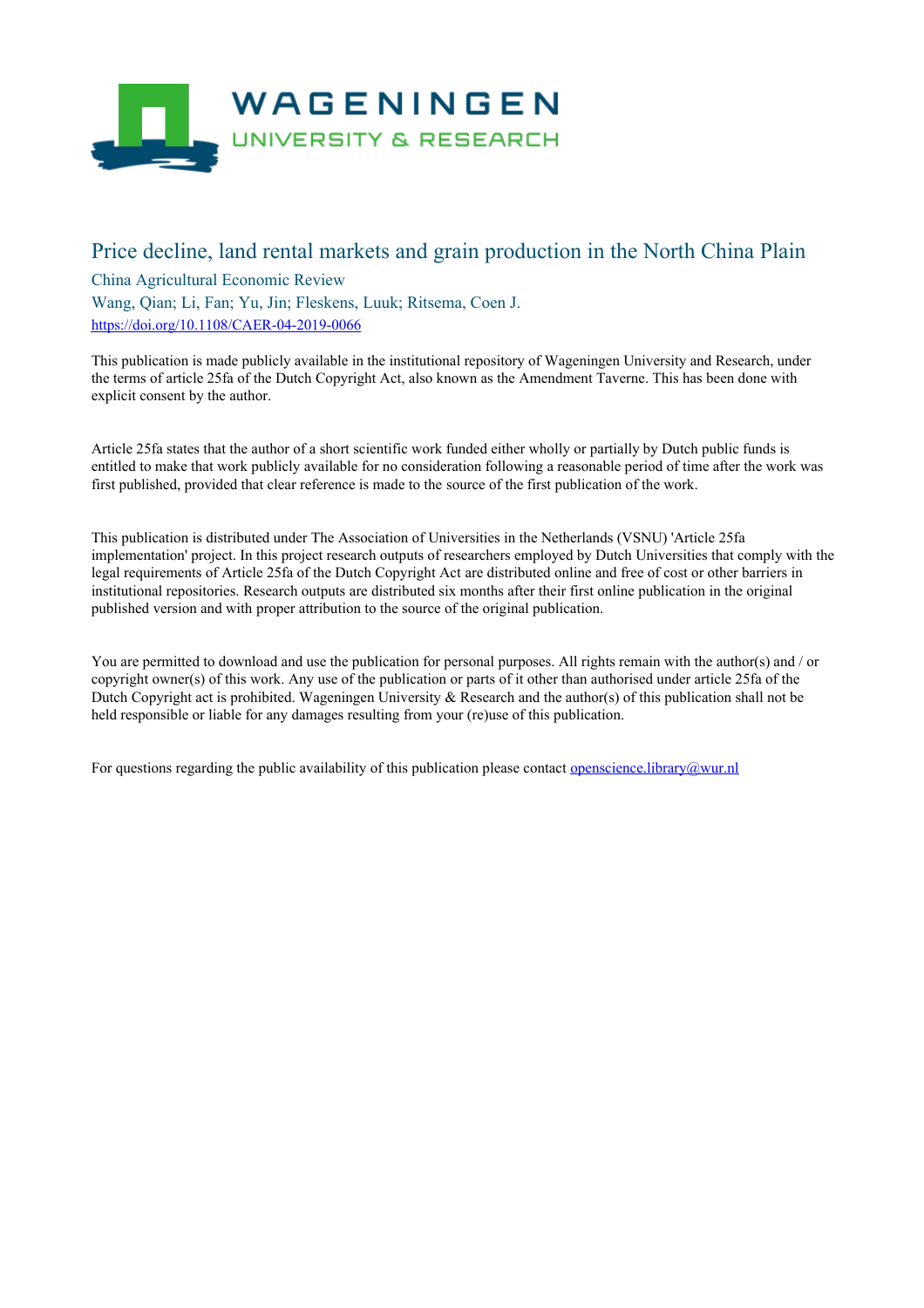# Price decline, land rental markets and grain production in the North China Plain

Qian Wang

College of Economics and Management, Northwest A&F University, Yangling, China and Soil Physics and Land Management Group, Wageningen University and Research, Wageningen, The Netherlands

Fan Li

Development Economics Group, Wageningen University and Research, Wageningen, The Netherlands

Jin Yu

College of Economics and Management, Northwest A&F University, Yangling, China, and

# Luuk Fleskens and Coen J. Ritsema

Soil Physics and Land Management Group, Wageningen University and Research, Wageningen, The Netherlands

# Abstract

Purpose – This study examines the heterogeneous correlations between rural farmers' land renting behavior and their grain production when they experienced a significant price decline.

Design/methodology/approach – We used well-timed panel data obtained from a two-round survey held in 2013 and 2017 among 621 households in the North China Plain. The empirical analyses were conducted by using the pooled ordinary least squares (OLS) and fixed effects models.

Findings – Rural tenants were having heterogeneous responses in land renting behavior and agricultural production when there was a price decline. A group of optimistic tenants (as professional farmers) were more likely to enlarge the farm scale for grain production through land rental markets but decrease variable investment levels (and subsequently decreased productivity) to cope with price decline. In contrast, nonprofessional farmers (the other rural tenants) were rather pessimistic about market performance, and they significantly decreased their grain production area to cope the price decline, but there was no decrease in grain productivity through reducing variable inputs.

Originality/value – This study contributes to the extant literature on the relationship between farmers' land renting-in behavior and agricultural production. By dividing the tenants into professional and nonprofessional farmers, we argue that there is a significant heterogeneous correlation between rural tenants' land renting behavior and grain production when farmers experience a price decline.

Keywords Price decline, Land rental market, Grain production, Heterogeneous strategies, North China Plain Paper type Research paper

# 1. Introduction

A crucial challenge to achieve sustainable agricultural growth in many developing countries is the efficient utilization of limited land resources. Developing countries, in general, are

The authors acknowledge the following financial support: the Natural Science Foundation of China (No. 71874139, 71573208), Northwest A&F University (No. Z109021312), Shaanxi Western Development Institute (No. 2015XBYD001), Ministry of Science and Technology of the People's Republic of China (No. 2017YFE0181100) and China Scholarship Council (No. 201706300088).



China Agricultural Economic Review © Emerald Publishing Limited 1756-137X DOI [10.1108/CAER-04-2019-0066](https://doi.org/10.1108/CAER-04-2019-0066)

Received 14 April 2019 Revised 29 July 2019 16 December 2019 28 April 2020 22 August 2020 Accepted 5 October 2020

Land rental markets in the North China

Plain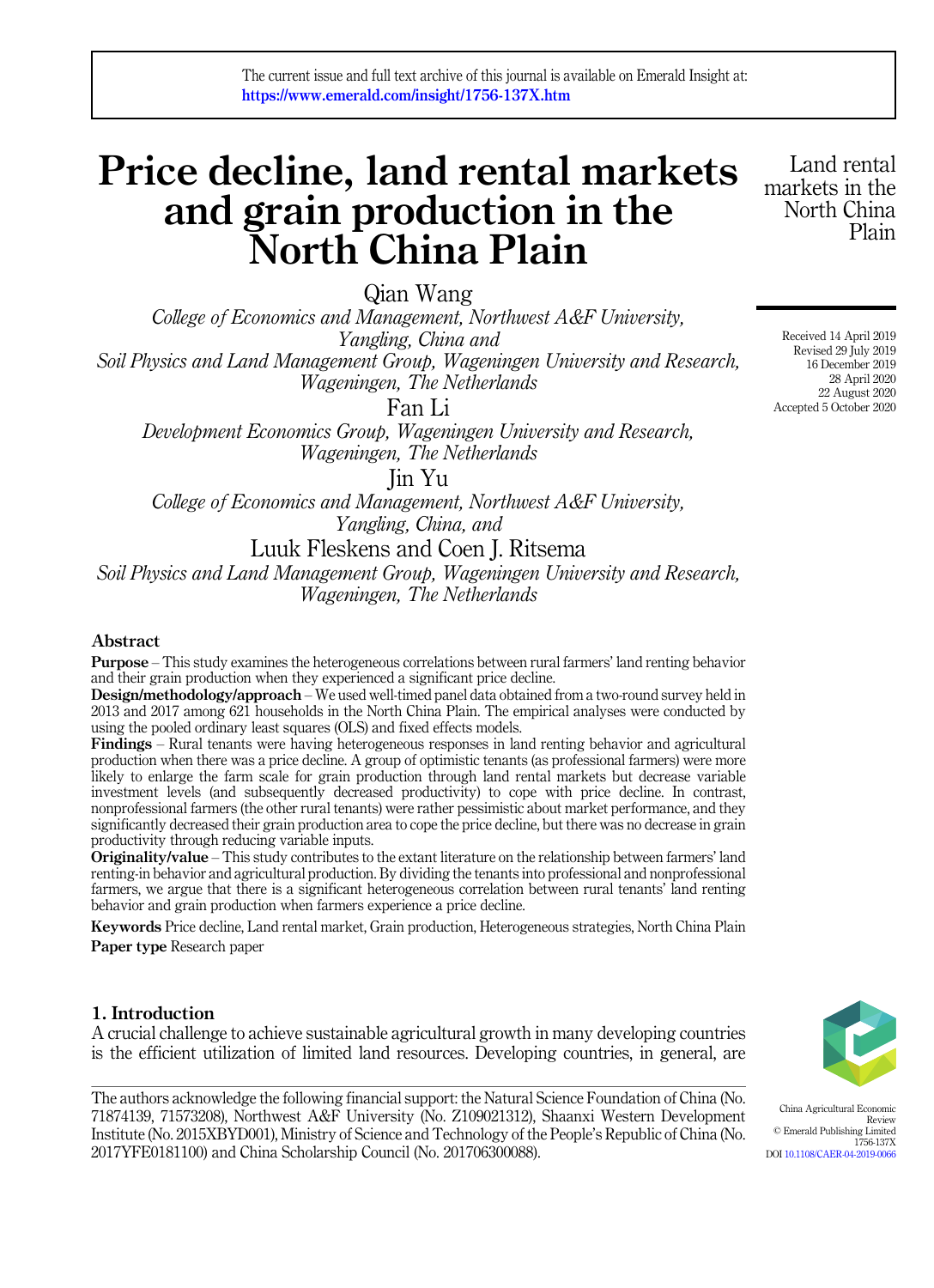smallholder farming countries with fragmented farmland in each household ([Hazell](#page-21-0) *et al.*, [2010\)](#page-21-0), and the land use efficiency is rather low ([Otsuka](#page-22-0) *et al.*, 2016; [Foster and Rosenzweig,](#page-21-0) [2017\)](#page-21-0). Land consolidation through land rental markets is an important approach to solve land fragmentation (Du *et al.*[, 2018\)](#page-21-0). Policymakers in developing countries have been enthusiastic about the development of land rental markets, regardless of whether the land is privately or collectively owned ([Holden and Otsuka, 2014\)](#page-21-0).

The land rental market has attracted substantial attention from scholars worldwide since land can be transferred from low-productive to high-productive households and subsequently improve agricultural productivity and land use efficiency [\(Chamberlin and](#page-20-0) [Ricker-Gilbert, 2016](#page-20-0)). A large number of early studies focused on the determinants of smallholders' land renting behavior (e.g. off-farm employment, [Jin and Deininger, 2009](#page-22-0); land tenure security, [Holden and Otsuka, 2014](#page-21-0)), and the effect of land rental markets on smallholder's agricultural production ([Gautam and Ahmed, 2019](#page-21-0)). However, these early studies often treated all tenants as a homogeneous group in agricultural production without considering the potential heterogeneous nature of farmers' land using behavior. Without identifying these heterogeneous natures, findings about land renting behavior and the effect of land rental behavior on agricultural productivity could become rather inconsistent. For instance, when more resources and labors are allocated to cash crops, tenants' renting-in land for cash crop production might decrease grain productivity ([Govereh and Jayne, 2003\)](#page-21-0).

Among the heterogeneous natures of the tenants, one particular issue that stands out is how tenants respond to the agricultural commodity price change, particularly when a price decline happens. The agricultural commodity price is an important determinant affecting farmers' comparative advantage in agricultural production [\(Dawe and Timmer, 2012](#page-21-0)), so there is no doubt that the price change will affect farmers' agricultural production and land rental behavior. There are two things attracting our attention. First, households' land rental behavior may not change as fast as the agricultural commodity price because it is often acknowledged that the land rental contract has a sticky nature in terms of duration and compensation under the supervision of local governments and village committees ([Tang](#page-23-0) et al., [2019\)](#page-23-0). This sticky nature of the land rental contact indicates that once the land rental contract is signed, changes in agricultural commodity prices could not affect the enforcement of the contract easily without mutual agreements. If the renegotiation cost (or contact cost) is prohibitively high, both the lessor and tenant will have to adjust to the new environment (both market and climate environment) until the rental contract ends. Since lessors and tenants cannot instantly cope with market risks (such as a price decline) efficiently, land rental markets might not always achieve a highest efficiency in agricultural production.

Second, previous studies showed that agricultural commodities price volatility could exert a detrimental effect on households' resource allocation and investment decisions like purchasing a farming machine or hiring labors in agricultural production [\(Ceballos](#page-20-0) *et al.*, [2017\)](#page-20-0). This is particularly relevant when farmers experience a significant price decline [\(Zhou](#page-23-0) [and Koemle, 2015\)](#page-23-0). Under a constrained budget, whether tenants should invest in renting-in land or variable inputs (such as chemical fertilizer) is becoming a crucial decision, which is also closely linked to the heterogeneous natures of the tenants and how they conduct their agricultural production.

Despite the significance of the agricultural commodity price change, almost no studies specifically examined the heterogeneous relationship between tenants' land renting behavior and agricultural productivity considering the dynamic fluctuation in agricultural commodity prices [\(Jin and Jayne, 2013](#page-22-0); [Gautam and Ahmed, 2019\)](#page-21-0). Therefore, taking the advantage of a well-balanced panel data collected in 2013 and 2017, and a general grain price decline since 2014 in China, in this paper we examine the potential heterogeneous correlations between rural tenants' land renting behavior and their grain production when farmers experienced a grain price decline. To achieve this goal, we used pooled ordinary least squares (OLS)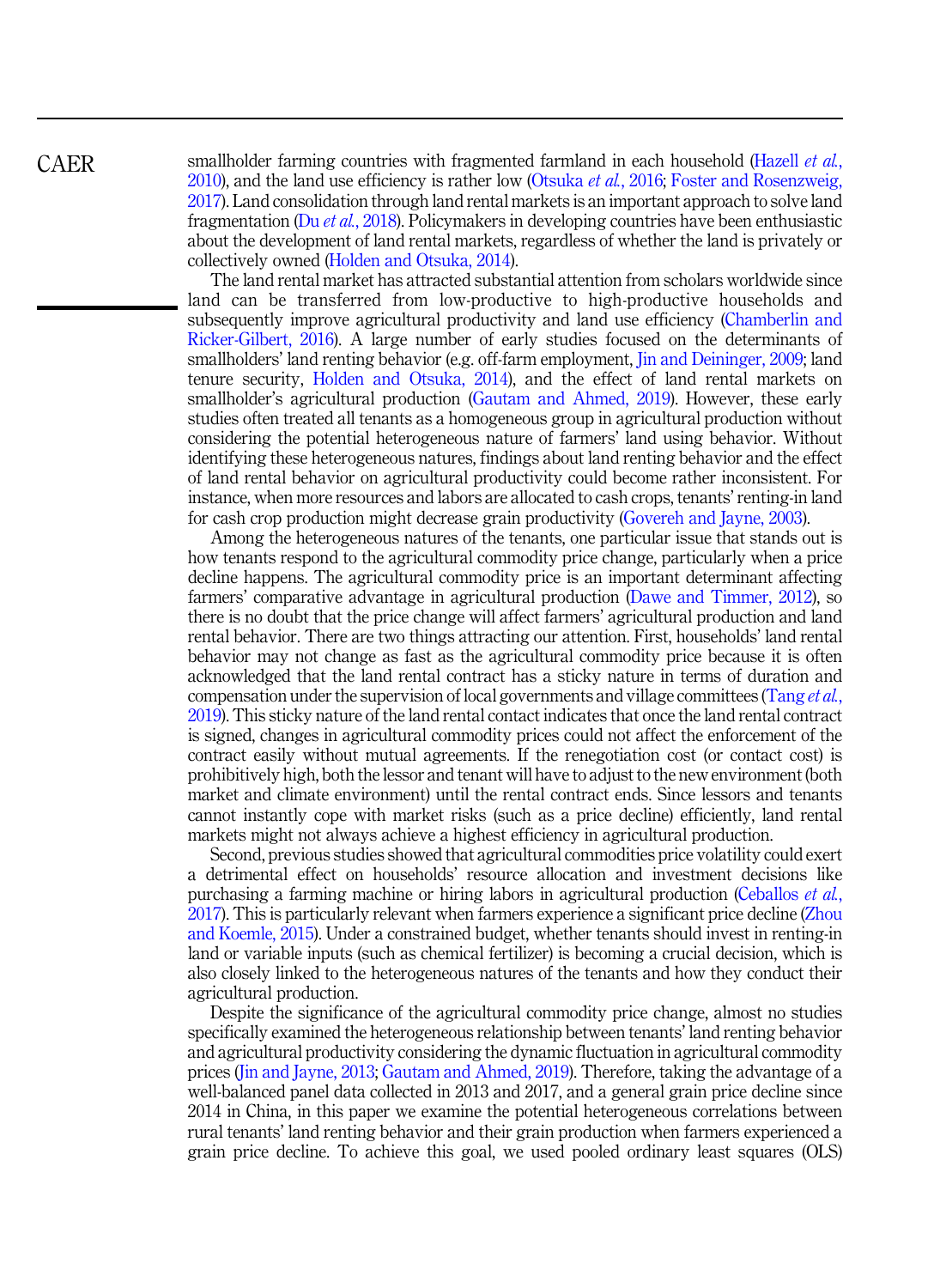<span id="page-3-0"></span>regressions and fixed effects models to conduct the empirical analyses with panel survey data of 621 households from the North China Plain.

The contribution of our study can be summarized as follows. First, regarding the literatures, it is one of few studies that investigate the correlation between smallholders' land renting behavior and grain productivity considering the dynamic commodity price changes. Although previous empirical studies intensively examined the role of land rental markets in agricultural production in developing countries, most of these studies did not consider the dynamic nature (or market risks) of agricultural sector. Second, from the policy perspective, disentangling the relationship between agricultural commodity price, land rental markets and agricultural production could improve our understanding on the heterogeneous natures about domestic land rental markets and its relationship with grain production when price changes. In addition, at the microlevel, it can help policymakers to formulate their agricultural policy under different market price conditions by helping them figure out the potential relationship of agricultural commodity price decline, land rental markets and agricultural production, which would benefit both lessors and tenants.

The rest of the paper is organized as follows. In Section 2, we provide some background about the recent grain price decline in China since 2014 and the rapid promotion of land rental markets in the North China Plain, and then we establish our analytical framework. In [Section 3](#page-7-0), we present the sampling and data collection process. We present the empirical strategies in [Section 4](#page-9-0), and the results in [Section 5.](#page-11-0) We conclude in [Section 6](#page-18-0).

#### 2. Background and analytical framework

#### 2.1 Grain price decline in China

A significant decline in grain price, particularly in maize, has been observed in China since 2014 [\(Figure 1](#page-4-0), more details of grain price decline can be found in the descriptive results section). The cause of such a price decline could be attributed to two main factors. First, joining the World Trade Organization (WTO) in 2001 greatly improved China's international market accessibility ([Arnade](#page-20-0) et al., 2017; [Garred, 2018\)](#page-21-0), which not only enabled China to export more labor-intensive agricultural products, but also exposed its domestic grain market to the international market [\(Hertel](#page-21-0) *et al.*, 2007). Since 2012, the international grain price has been dramatically declining ([Bellmann and Hepburn, 2017](#page-20-0)), posing a significant challenge to Chinese domestic grain producers ([Zhou and Koemle, 2015\)](#page-23-0).

Second, the recent change in China's national grain supporting policy has further aggravated the downturn in maize price ([Huang and Yang, 2017\)](#page-21-0). The grain reserve in China had been growing steadily since 2000 due to the price support program (Liu [et al.](#page-22-0), [2017](#page-22-0)) [\[1\].](#page-19-0) By 2013, the national grain storage reached its peak, and the cost of storing a huge amount of grain became enormously high. In 2014, the Chinese central government drastically lowered its national maize reserve, placing a downward pressure on the maize price ([NDRC, 2015](#page-22-0)). In 2015, the government lowered the temporary storage price of maize, and subsequently in 2016, the national supporting policy for maize was replaced by the new "market purchases" policy ([Anderson-Sprecher and Ji, 2016](#page-20-0)). Although there were more factors affecting China's domestic grain price decline ([Tadasse](#page-23-0) et al., 2016), what we concern about is that a significant price decline has been widely observed among rural smallholders in China.

#### 2.2 The rapid promotion of land rental markets in China

The Chinese government has been promoting land rental markets since the early 1990s ([Deininger and Jin, 2005](#page-21-0)). However, only recently have land rental markets started to develop rapidly. Data from the National Bureau of Statistics of China [\(NBSC, 2002](#page-22-0), [2010\)](#page-22-0) showed that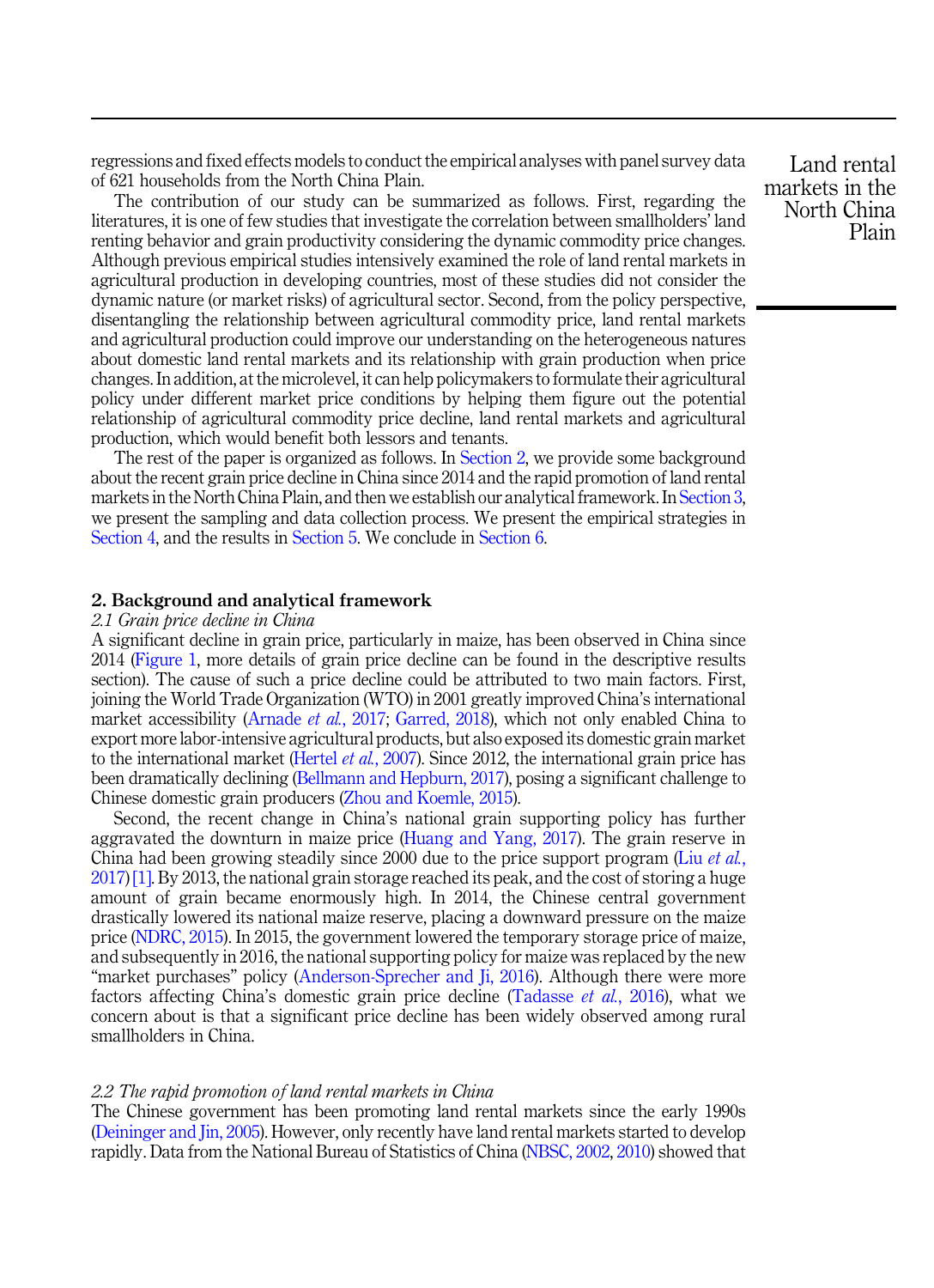<span id="page-4-0"></span>



## **Source(s):**

Figure 1. Changes of grain price from 2010 to 2017

1) Wheat and maize market price indexes were collected from National Bureau of Statistics of China (NBSC2017) (http://data.stats.gov.cn/easyquery.htm?cn=C01)

2) Market prices of local wheat and maize were obtained from authors' field survey

the percentage of farmland transferred in land rental markets was only 9.5% in the year 2001 and about 19% in 2008. By 2016, however, about 35% of farmland was transferred, involving 70m households [\(Wei and Yan, 2017\)](#page-23-0) [\[2\].](#page-19-0)

As in many fast growing developing countries, China's land rental markets experience a rapid promotion for two reasons. First, the Chinese central government's continuous progress in securing land tenure rights, such as passing new land tenure security laws, implementing land certification programs, has considerably eased the land contractors' concerns on property rights (Ma et al.[, 2013](#page-22-0); [Wang](#page-23-0) et al., 2015) and greatly increased their willingness to rent-out land. For instance, [Cheng](#page-21-0) et al. (2016) found that China's land certificate program has increased the number of rent-out households by about 4.9% since 2009, and the size of rentedout land per transaction has increased by about 0.37 mu. Second, uneven regional development accompanied with rising real wages in the manufacturing sector encouraged a significant share of rural labor forces to migrate to urban cities [\(Wang](#page-23-0) *et al.*, 2011). This has significantly increased rural households' eagerness to rent-out land ( $\overline{\text{li }et al.}$ [, 2018\)](#page-21-0). All these efforts have significantly increased the ready-to-rent-out land in rural areas ([Wang](#page-23-0) et al.[, 2018\)](#page-23-0).

## 2.3 A growing heterogeneity in land rental markets

From the land demand side, there has been a growing number of entrepreneurial farmers who are motivated to change the traditional agricultural production into a modern agribusiness like family farm (Tan *et al.*[, 2013](#page-23-0)) and professional cooperatives (Deng *et al.*[, 2010\)](#page-21-0). These entrepreneurial farmers have been actively involved in land rental markets for agricultural production. In fact, the Chinese central and local governments have been training and educating the so-called "Professional farmers (PFs)" since 2015 to ensure a sustainable and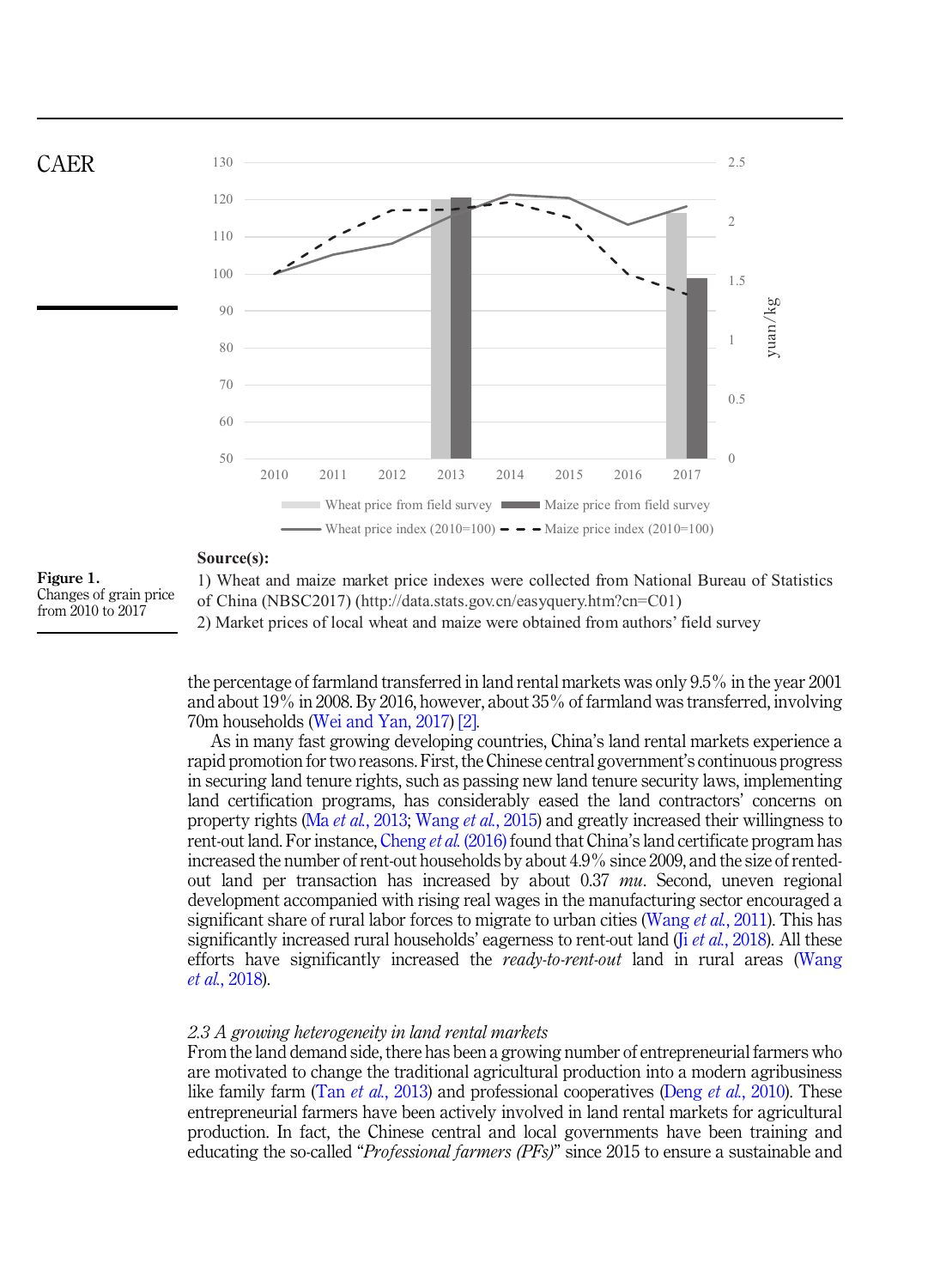<span id="page-5-0"></span>modernized agricultural production ([State Council, 2018\)](#page-22-0). Various policies and programs, such as farming skill training, machinery services, market accessing and financial supporting programs, have been implemented to aid PFs in agricultural production ([Wang, 2013\)](#page-23-0). In 2017, the Chinese central government allocated 1.5bn *yuan* to subside 1 m PFs [\(Li, 2017](#page-22-0)).

However, in practice, there were no clear definition and criteria in distinguishing PFs from others. In general, PFs, vaguely defined by the policy, are those who are motivated to become professional in managing agricultural production as an agribusiness, and namely their income are mainly from agricultural production [\(Li and Li, 2013\)](#page-22-0). Other qualitative studies described PFs as "...having capital, mastering technology, and being good at management in farming" [\(Wang, 2013](#page-23-0)). Maximizing agricultural profit is PFs' primary goal in doing farming work, and a significant part of the profit can be achieved by the economies of scale through renting-in more land. Thus, enlarging farm size through land rental markets is crucial to  $PFs'$ agricultural production [\(Huang and Yang, 2017;](#page-21-0) Ji et al.[, 2018](#page-21-0)).

Counter to the progressive development of PFs, many field studies have observed another group of tenants who also rent-in land but are not motivated (or able) to engage in agricultural production competitively (Su *et al.*[, 2018](#page-22-0)). Those farmers are traditional smallholders engaging in agricultural production for self-consumption, and in many cases are left-behinds to take care of the remaining farms [\(Han and Zhong, 2011\)](#page-21-0). The cause of such phenomenon was partially due to the rapid increase in off-farm employment (Qian et al.[, 2015;](#page-22-0) Ye [et al.](#page-23-0),  $2017$ ), and personal relationship (*Renging*) is a main concern when they rent-in land ([Chen](#page-21-0) et al.[, 2017\)](#page-21-0). Moreover, under China's current land protection policies, rural smallholders cannot abandon their land for longer than a certain period [\[3\]](#page-19-0). Since most migrated rural smallholders still wish to return to their hometowns in the future, it is rational for them to rent-out land to relatives or friends (mostly those left-behinds who are not able to migrate with an off-farm job) for a small or no compensation to secure their claim of the land ([Deininger and Jin, 2008](#page-21-0); Gao et al.[, 2012\)](#page-21-0). In this case, we categorized this type of tenants as nonprofessional farmers (non-PFs) since they also rent-in certain land for agricultural production but due to different reasons. In fact, some anecdotal studies ([Wu and Ye, 2016](#page-23-0); [Su](#page-22-0) et al.[, 2018](#page-22-0)) showed that this type of land renting was much more prevalent than PFs in rural China.

#### 2.4 Analytical framework

To theoretically analyze how PFs and non-PFs might behave differently when they experienced a significant price decline, we developed a simple analytical framework to capture the essential heterogeneous decision-making process. Assume that farmers are producing in two periods, the present period  $(t = 1)$  and the future period  $(t = 2)$ , and the objective is to maximize its total revenue in two periods:

$$
\max E(\pi_{\text{total}}) = E(\pi^1) + E(\pi^2) \tag{1}
$$

$$
E(\pi^t) = p^t g\left(I_o^t, I_{\text{land}}^t; H_i^t\right) - r_o^t I_o^t - r_{\text{land}}^t I_{\text{land}}^t
$$
\n(2)

$$
\text{s.t. } r_o^t I_o^t + r_{\text{land}}^t I_{\text{land}}^t = C^t \tag{3}
$$

s.t. 
$$
r_o^t I_o^t + r_{\text{land}}^t I_{\text{land}}^t = C^t
$$
 (3)  
\n
$$
p_E^t = p_E^{t-1} + \beta (p^{t-1} - p_E^{t-1})
$$
 (4)

In the above Eqn (1),  $E(\pi^1)$  and  $E(\pi^2)$  are the expected profit from the first and the second period  $[4]$ . In each period, profit is generated with Eqn  $(2)$ , in which grain price is determined exogenously, and the profit from grain production is mainly determined by two inputs– namely land  $(I'_{land})$  and all other variable inputs  $(I'_{o})$ .  $r'_{o}$  is the price for other inputs at time t,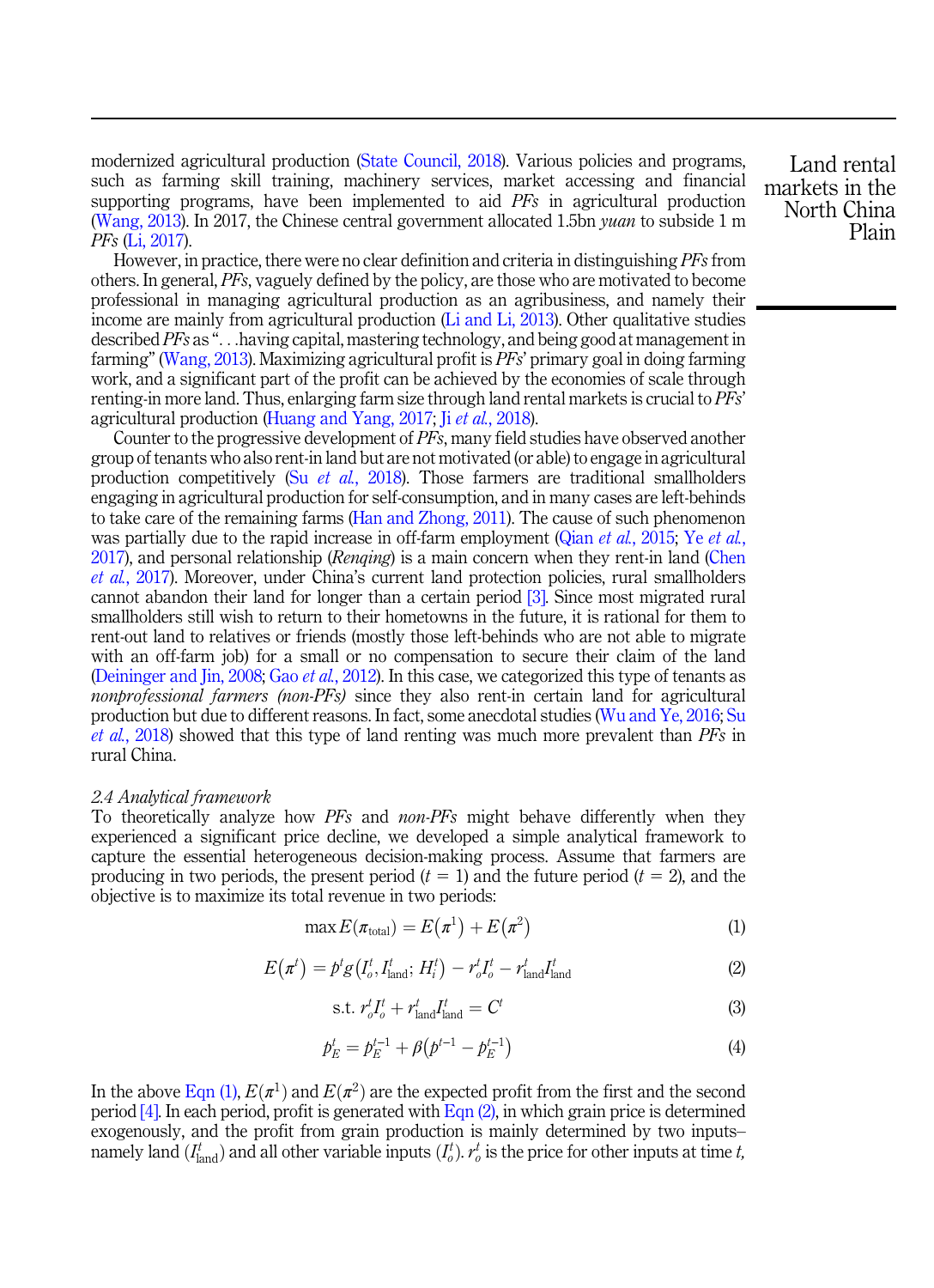<span id="page-6-0"></span>and  $r_{\text{land}}^t$  is the rent of land at time t;  $C^t$  is the budget line for the year t [\(Eqn \(3\)\)](#page-5-0). Households decide how to allocate their total budget in land investment and other variable input investments. Following [Nerlove](#page-22-0)'s (1958) model, households' expected market price for grain products is derived from [Eqn \(4\)](#page-5-0), in which  $\beta$  captures the effect of the gap between previous actual price and expected grain price. We assume that in period 1 actual grain price  $p<sup>1</sup>$  is lower than farmers previous expectation  $p_E^1$  ( $p^1 < p_{E_2}^1$  thus a price decline is defined), and farmers only have their expected future market price  $\bar{p}_E^2$  in period 2.

Under this general framework, we first examine how *non-PFs* and autarkic farmers respond to a market price decline, which we assume that both *non-PFs* and autarkic farmers quickly adjust their price expectation to  $p<sup>1</sup>$  after price decline observed (so that  $\beta = 1$  and farmer's early expected high price  $p_E^1$  plays no effects on their second period price expectation, and  $p_E^2 = p^1$ . Maximizing the two-period profit of the rural farmers is essentially the same as one period model with the same constraint. Taking the standard profit maximization calculus, from the first-order condition (FOC) we can derive the following the result as:

$$
\frac{\partial g}{\partial I_{\text{land}}} = \frac{(1 - \lambda)r_{\text{land}}^t}{p^1} \tag{5}
$$

$$
\frac{\partial g}{\partial l_o} = \frac{(1 - \lambda)r_o^1}{p^1} \tag{6}
$$

This result indicates that if there is a negative grain price decline  $p^1 < p_E^1$ , non-PFs or autarkic farmers with pessimistic expectation would reduce the land to the level where marginal contribution of the land to total revenue equals to the marginal cost of land (as in Eqn (5)). The same logic also applies to the other inputs  $(I<sub>o</sub>)$ . Thus, an overall decrease of farm size for grain production among non-PFs and autarkic farmers should be observed. Regarding the variable inputs (such as chemical fertilizer), since autarkic farmers did not rent in land and non-PFs only rented-in land to secure land tenure for their relatives or friends, they are more likely operating as subsistence farmers; thus, we might not be able to observe a significant decrease of fertilizer application for grain production.

However, PFs might show a significant different response to the price decline. First, to PFs operating as subsistence farmers; thus, we might not be able to observe a significant decrease<br>of fertilizer application for grain production.<br>However, *PFs* might show a significant different response to the price declin expectations about the grain market performance (so that  $\beta$  is close to zero). This might be because they are not only enjoying benefits from government policies like subsidy program (Yi et al.[, 2015](#page-23-0)) and grain supporting price [\(Anderson-Sprecher and Ji, 2016](#page-20-0)) but also having access to market-based tools to hedge against price risk such as insurance ([Gilbert and](#page-21-0) [Morgan, 2010\)](#page-21-0). Thus, despite the previous price declined, PFs might in fact still expect a high price (as what he has expected earlier) in the second period. In this case, the objective function of rural farmers could be rewritten as follows:

$$
E(\pi^{\text{total}}) = p^1 g(I_o^1, I_{\text{land}}^1; H_i^t) + p_E^2 g(I_o^2, I_{\text{land}}^1; H_i^t) - r_o^1(I_o^1 + I_o^2) - 2r_{\text{land}}^1 I_{\text{land}}^1
$$
 (7)

$$
s.t. r_o^1 I_o^1 + r_{land}^1 I_{land}^1 = C^1
$$
\n(8)

$$
r_o^1 I_o^2 + r_{\text{land}}^1 I_{\text{land}}^1 = C^2
$$
 (9)

$$
p_E^2 = p_E^1 > p^1 \tag{10}
$$

In Eqn (7), we assume that the price for all variable inputs stay constant over two periods  $(r_o^1 = r_o^2)$ ; and land contract is rather sticky ([Fabella, 2016\)](#page-21-0), which means that once the land rental contract is signed, both rent and size of the rented land will be fixed for both periods of time, thus,  $r_{\text{land}}^1 = r_{\text{land}}^2$  and  $I_{\text{land}}^1 = I_{\text{land}}^2$ . Rural farmers have to decide whether to rent-in land at period 1 and subject to the budget constraints of both periods. There will be rather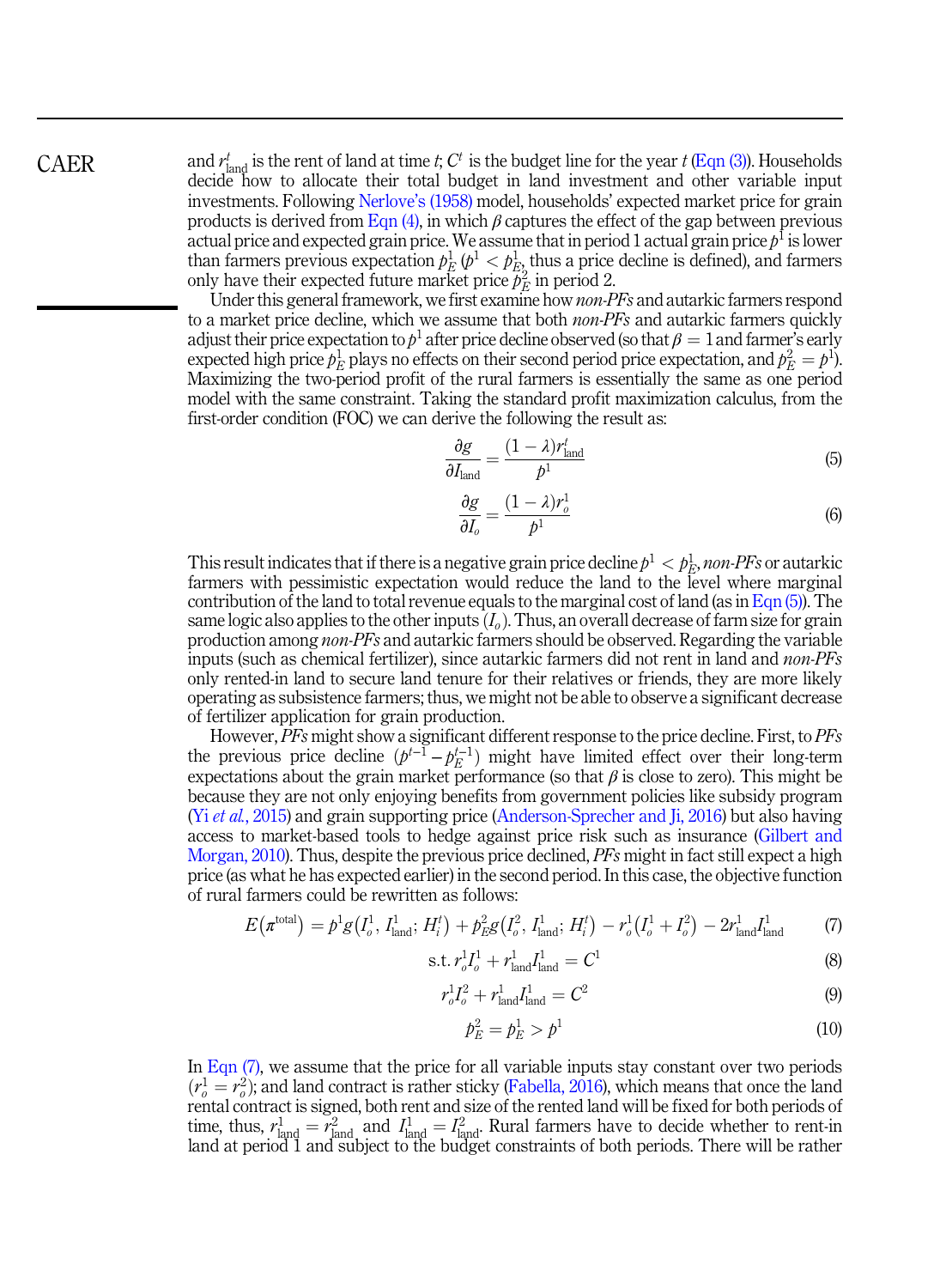<span id="page-7-0"></span>limited choice space of rural farmers in terms of renting-in land ([Liu, 2019](#page-22-0)). The FOC reveals the following result:

$$
\frac{\partial g}{\partial I_{\text{land}}} = \frac{(1 - \lambda^1 - \lambda^2) r_{\text{land}}^1}{p^1 + p_E^2}
$$
 (11) NC

$$
I_o^1 = \frac{C^1 - r_{\text{land}}^1 I_{\text{land}}^1}{r_o^1}
$$
 (12)

This result (as in Eqn  $(11)$ ) indicates that if there is a negative grain price decline, *PFs* will further increase their farm size through land rental markets even when there was a temporary price decline because of high expectation over the long-term grain market price and constraints of the sticky land contract, so that over the two periods the marginal contribution of the land to total revenue would be equal to the marginal cost of renting-in land. However, due to the budget constraints and the increase of rented-in land in period 1, Eqn (12) shows that PFs will have its variable inputs  $(I_o^1)$  an upper maximum limitation. If the optimal value (as shown in Eqn  $(6)$  is higher than the upper limit (Eqn  $(12)$ ), then we might observe a lower productivity due to under level of variable inputs investment.

Summarizing the above analysis, we could infer that there is an important difference in grain production and market performance between PFs and non-PFs (and/or autarkic farmers). PFs that have a higher expectation toward the future grain market performance are more motivated to benefit from the long-run investments, such as increase area of land rented in and secure long-term land rental contracts. While *non-PFs* are less optimistic toward future grain market performance and are more responsive to the short-term price decline, simply examining the overall correlations between smallholders' land renting-in behavior and their agricultural production might yield some contradicting results since renting-in land might associate with the increase ([Yao and Hamori, 2019\)](#page-23-0) or decrease of agricultural productivity (Liu *et al.*[, 2019](#page-22-0)). In this study, we intend to distinguish rent-in households into *PFs* and non-PFs, so that we can better capture the heterogeneities between these two groups of tenants and examine the heterogeneous correlations of farmers' land renting-in behavior and their agricultural productivity when they experience a price decline.

#### 3. Data

#### 3.1 Sampling and data collection

The data sets we used in this study were collected from two provinces-Henan and Shandong-in the North China Plain (NCP) [\[5\]](#page-19-0). We chose these two provinces for two specific reasons. First, the NCP plays a vital role in China's food sufficiency and security. These two provinces together produced about 17% of the total grain output in 2016 ([NBSC, 2017\)](#page-22-0). Second, the farming systems in both provinces are characterized by smallholders with an average farm size of approximately 0.6 ha per household ([Zhang](#page-23-0) et al., 2016). Land transfer has been prevalent after the implementation of a series of policies in the NCP, and lessons drawn from this region could be extended to a much broader scope of China.

We adopted two general principles–the majority principle (major grain producing regions) and the non-neighboring principle (sampled regions should not be adjacent to each other)–to conduct the sampling to ensure a wide representativeness. We first listed all prefectures within each province according to the total grain output (both maize and wheat) in 2012 ([NBSC, 2013\)](#page-22-0). We chose two major wheat and maize production prefectures. Following the same protocol, we sampled counties within each prefecture. Eight major grain-producing counties in Henan and Shandong provinces were sampled. Within eight counties, we sampled 21 villages according to the total wheat and maize outputs, and the share of land transferred in 2013. Within each village, we randomly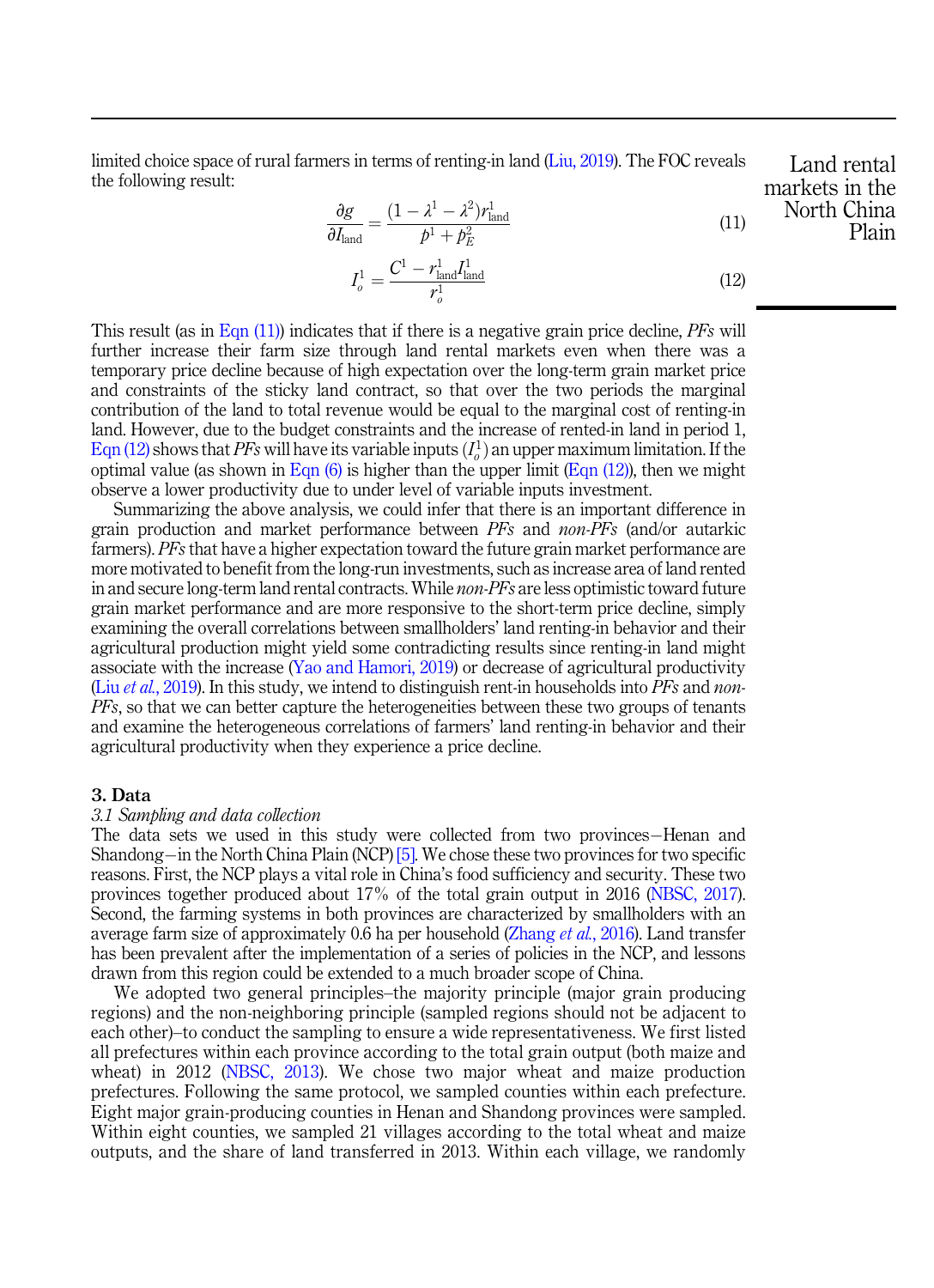sampled 10–40 households proportional to the village population. In total, 621 households were sampled for the survey. Within these sampled households, there were 499 wheat producers and 445 maize producers in 2013. A detailed sample descriptive analysis is presented in Table 1.

The first-round household survey was carried out in July 2013, immediately after the wheat harvesting period in the NCP [\[6\].](#page-19-0) The household questionnaire was administrated with three blocks of information. In the first block, we gathered detailed households' demographic information, including each member' age, education, employment condition, participation in agricultural activities, migrant status, and family size, number of elders, school-aged children, etc. All these variables were used as potential control variables. In the second block, we collected detailed land information, including their contracted land (farm size and number of plots), operational land and renting land (area, rental price, payment forms, and land usage). Specifically, we asked the household head how much land has been contracted since the last village land reallocation. With the detailed land renting information, we could classify if households rented-in land for grain or nongrain production. In the third block, we collected detailed information about the costs of all related farming inputs and final outputs. The inputs include seeds, fertilizers, pesticide and herbicide usage, machinery services and labor costs. With regard to outputs, total outputs and yield of wheat and maize were collected. In addition, we have also collected detailed information related to households' sales price of grain products. We specifically asked how much per kg of wheat (or maize) was sold after their harvest in 2013 [\[7\]](#page-19-0). It has to be specifically emphasized that the price we collected in the field survey was farmer's actual sales price, and this sales price might be significantly different from their previous expectations (as we have shown in [Section 2.4](#page-5-0): Analytical framework).

Moreover, we conducted an interview with a village leader (or accountant) to get basic information about the village general social and geographical characteristics, such as distances from the nearest township and county seat to control for the specific locality effects. The sampling and field survey were administrated with the help of village cadres, with no sensitive topic in the questionnaire to be worried about.

#### 3.2 Follow-up survey and attrition analysis

The follow-up survey was conducted in a similar structure in July 2017. We rechecked household demographic characteristics and the land rental behavior. In addition, we collected their inputs and outputs from grain production in 2017. In particular, to measure if a household has experienced price decline, we compared the grain sales price in 2013 and 2017 to see if each household has indeed experienced some price decline. If the sales price of wheat or maize was lower in 2017 than 2013, the surveyed household was categorized as the group that had experienced a price decline. Otherwise, the surveyed household experienced no price decline. Despite the general trend of grain price decline, rural households could still sell their grain products at a better price than others from the same villages. It was concerned that farmer's ability might affect their final observed sales prices; however, we expect farmer's ability would not change so quickly from 2013 to 2017. This variability of price differences in

|                                    |              |                 |                                   | Total sample<br>Wheat    | Maize                    |                               | Households had land rented-in |                              |
|------------------------------------|--------------|-----------------|-----------------------------------|--------------------------|--------------------------|-------------------------------|-------------------------------|------------------------------|
|                                    |              | #Of<br>villages | #Of<br>households                 | production<br>households | production<br>households | # $\Omega$<br>households      | Wheat<br>production           | Maize<br>production          |
| Table 1.<br>Sample distribution in | 2013<br>2017 | 21<br>21        | 621<br>550                        | 499<br>365               | 445<br>323               | 221(35.59%)<br>$111(20.18\%)$ | 181(36.37%)<br>73(20.18%)     | 169(36.37%)<br>$69(16.40\%)$ |
| NCP in 2013 and 2017               |              |                 | <b>Source(s):</b> Authors' survey |                          |                          |                               |                               |                              |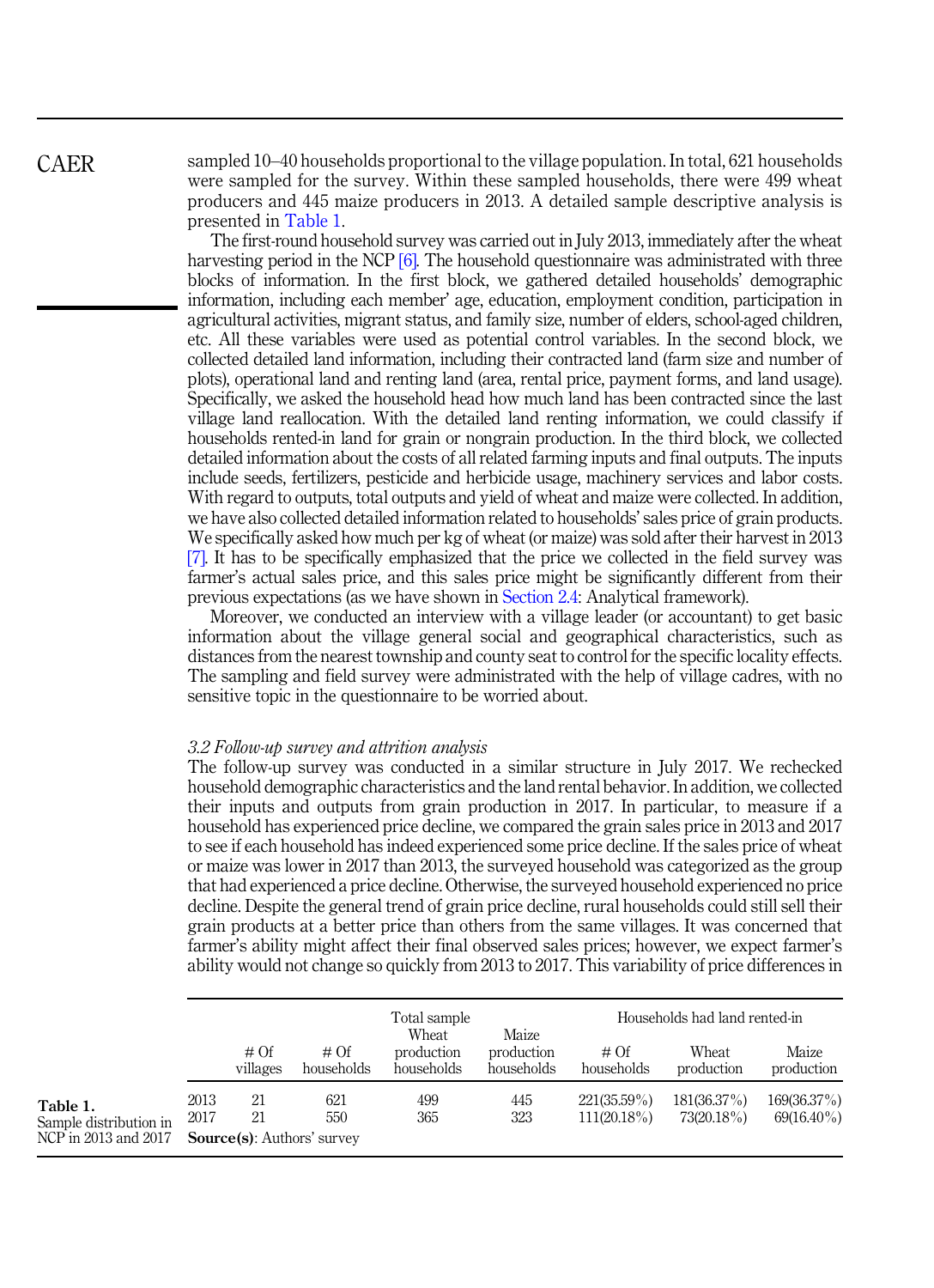<span id="page-9-0"></span>fact enables us to study the heterogeneous correlations between land renting behavior, variable input investments and grain productivities among PFs and non-PFs when they experience a price decline.

To keep the tracking rate, we adopted the following protocol. First, we contacted all sample households by telephone to make appointments. If a household could not be reached, then the village cadres were asked to assist enumerators in reaching them. After this round of follow-up survey, we surveyed 435 households. Second, we visited the remaining households that we could not contact using their registered addresses to continue the follow-up survey. Finally, we tracked 550 households out of 621 households. All these households were surveyed again with the same questionnaire. Detailed sample descriptions are presented in [Table A1.](#page-24-0)

Of the missing 71 households (11%) from the baseline survey, many were due to temporary absences. For instance, there were 20 households' members visiting their children or relatives in other places. Other reasons included traveling to nearby cities and working as a temporary employee in the county seat. It is worth noting that, if the missing households were not randomly distributed between rent-in and nonrent households, our estimation might be biased due to attrition. To examine if the missing households were randomly distributed, we conducted the attrition analyses. First, we excluded sampled households if they were not grain producers in both rounds of survey, thus having 546 grain producers in total who were engaged in grain production in 2013. Second, we conducted a group of t-tests on all the baseline covariates between the tracked 484 grain producers and the missing 62 grain producers (Appendices, [Table A2\)](#page-25-0). Third, we conducted a probit regression, where the lefthand side was a dummy variable indicating whether an individual household was missing in the follow-up survey. On the right-hand side, we controlled all the first-round survey variables. We further controlled for the county- or township-fixed effect. Regression results are presented in the appendices ([Table A3\)](#page-26-0). From both attrition analyses  $(t$ -test and *probit* regression), we can see that the missing households in the follow-up survey are rather random; therefore, the subsequent analysis will not be affected by sample attrition [\[8\]](#page-20-0).

## 4. Estimation strategy

#### 4.1 Defining professional farmers

Given the difficulty of identifying  $PFs$  and non-PFs in the land rental market directly, we first need to find an appropriate proxy according to certain observed characteristics, which could capture the essential heterogeneous nature of PFs and non-PFs. To simplify our study, we first exclude rural smallholders who rented-in land mainly for nongrain production [\[9\]](#page-20-0). This restriction enables us to focus on grain producers' land renting behavior and their productivity changes. With the rest of smallholders who rented-in land for grain production, we defined PFs and non-PFs according to the amount of rent they paid as a core indicator. Specifically, if a household rented-in land for grain production with a rent higher than 3,000 *yuan* per ha (about USD 462 per ha or 200 *yuan* per *mu*), it was more likely to be a PF. Otherwise, if a household rented-in land for grain production with a rent less than 3,000 *yuan* per ha, it was defined as a non-PF.

We used the rent of farmland for grain production as the main proxy because it serves the best to capture the essential heterogeneous nature of PFs versus non-PFs. First, the rent that rural tenants have to pay is directly related to their expectations toward the future grain market price. Farmers with a high price expectation are more willing to pay a high rent to secure their rented-in land and might rent-in more land as a long-term investment. While farmers with a low expectation will either be an autarkic farmer who did not transfer land or a tenant that rented in with a minimum rent. Second, from the land supply side, our study was conducted in the NCP, in which both geographical and climatic conditions were much similar. The local cropping structure (winter wheat and summer maize rotation) was rather homogeneous. Thus, we were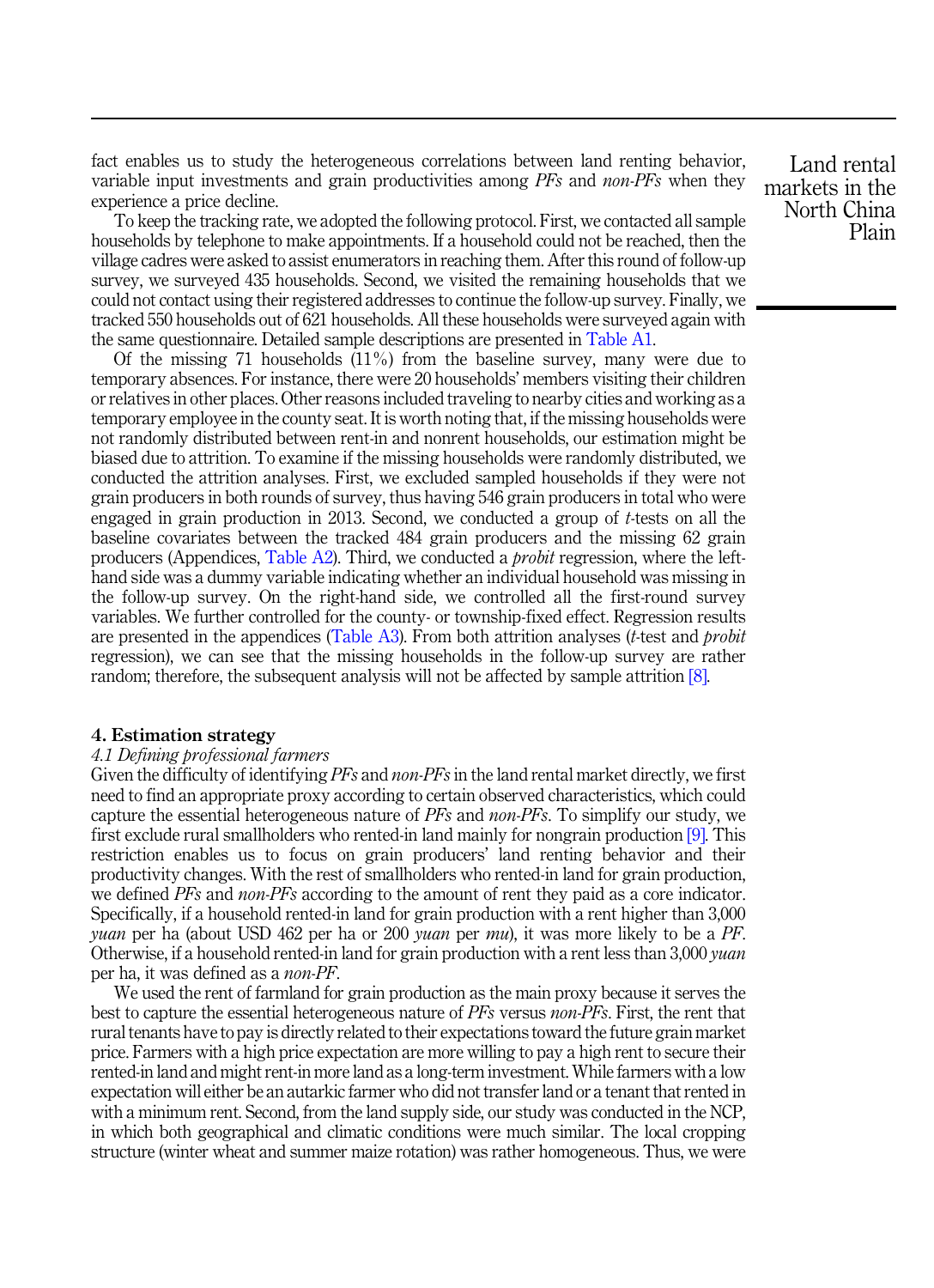less concerned if the rent was determined by those climatic-geographical and/or cropping structure factors. Further, the NCP is a typical smallholder dominant farming area [\(Zhang](#page-23-0) et al., [2016\)](#page-23-0), and off-farm employment is rather prevalent for rural farmers [\(Wang](#page-23-0) et al., 2019). As long as the rent is higher than the reservation rent, it is rather a reflection of the tenants' willingness in renting-in land. Third, we mainly focused on grain producers instead of cash crop producers. Transportation or other related infrastructures might affect the rent of land for cash crops; however, it plays limited effect on the rent of land for grain production. We used 3,000 *yuan* per ha as the threshold since many recent studies in the NCP have shown that a rent below was often associated with the kinship-based land rental transaction (He et al.[, 2016](#page-21-0); [Shang](#page-22-0) et al., [2016\)](#page-22-0). From our field interview, PFs were more willing to pay a relatively higher rent to maintain a longer period of rental contract to secure their investments and to reduce the uncertainty about the future. This is particularly the case when there is weak third-party contract enforcement [\(Ghatak and Pandey, 2000](#page-21-0)).

Further, to serve as a robustness check, we defined PFs and non-PFs according to the area of rented-in land. As we have mentioned in [Section 2,](#page-3-0) to achieve economies of scale, PFs often rent in more land than non-PFs. In our analysis, if a household rented-in farmland with an area larger than 0.6 ha, we defined it as a  $PF$ ; otherwise, it was defined as a *non-PF*. We used the area of 0.6 ha as a threshold for two specific concerns. First, the average area of the contracted land per household in rural NCP is about 0.6 ha (Appendices, [Table A1](#page-24-0)). Renting-in more than 0.6 ha farmland indicates that smallholders had almost doubled their farm size from at least two lessors. This is often difficult to be achieved through the kinship-based land rental transactions. Second, from our field observations, we found a significant discontinuity in rent when the area of rented-in land exceeded 0.6 ha. Such a jump of rent indicates that there might be a transition from the kinship-based land rental contract to a relatively market-based one. In general, the market-based land rental contract between the lessor and tenant is more rigid [\(Fabella, 2016\)](#page-21-0), which might be in fact preferred by PFs. If both definitions could capture the heterogeneities of PFs versus non-PFs, we expect consistent correlations to be observed from both analyses.

#### 4.2 Price decline and rural households' land renting strategy

To investigate the heterogeneous relationship of PFs and non-PFs' land renting-in behavior after the observed price decline in 2017, we first focused on the change in area of the rented-in land, where rented-out land was recorded as negative rented-in. Particularly, we calculated the change in the total area of rented-in land using the following equation:

$$
\Delta I_{ij} = \Delta S_{ijt=2017} - \Delta S_{ijt=2013} \tag{13}
$$

the change in the total area of rented-in land using the following equation:<br>  $\Delta I_{ij} = \Delta S_{ijt=2017} - \Delta S_{ijt=2013} - \Delta S_{ijt=2013}$  are the net area of<br>
vented-in land in year 2017 and 2013, respectively [\[10\].](#page-20-0) Since we also inv the rented-in land, we further calculated the change in rented-in land for grain production.

To examine the heterogeneous renting strategies between *PFs* and *non-PFs* when there was an observed price decline, we first conducted the following regression:

$$
\Delta I_{ij} = \alpha_0 + \alpha_1 R_{ijt=2013}^{PFs} + \alpha_2 R_{ijt=2013}^{non-PFs} + \alpha_3 S_{ijt=2013}^{PD} + \beta M_{ijt=2013}^{'} + \theta_j + \varepsilon_{ij},
$$
(14)

where subscripts *i* and *j* represent the *i*<sup>th</sup> household from *j*<sup>th</sup> village, while  $R_{ijt=2013}^{PF_3}$  and  $R_{ijt=2013}^{non-PFS}$  are variables that indicate whether household *i* from village *j* were *PFs* or *non-PFs* i categorized  $S_{ijt=2013}^{PD}$  as a dummy variable, it equals to 1 if the sampled farmer's grain sales price in 2017 was lower than 2013; otherwise, it equals to 0. Although we observe an overall grain price decline in 2014 in the NCP, the sales price of each individual household in 2017 might not always lower than in 2013.  $M'_{ijt=2013}$  is a vector of household and village characteristics in 2013 that might potentially be correlated with household's renting behavior (a detailed list of control variables is presented in Appendix [Table A1\)](#page-24-0).  $\theta_i$  is a vector of

<span id="page-10-0"></span>CAER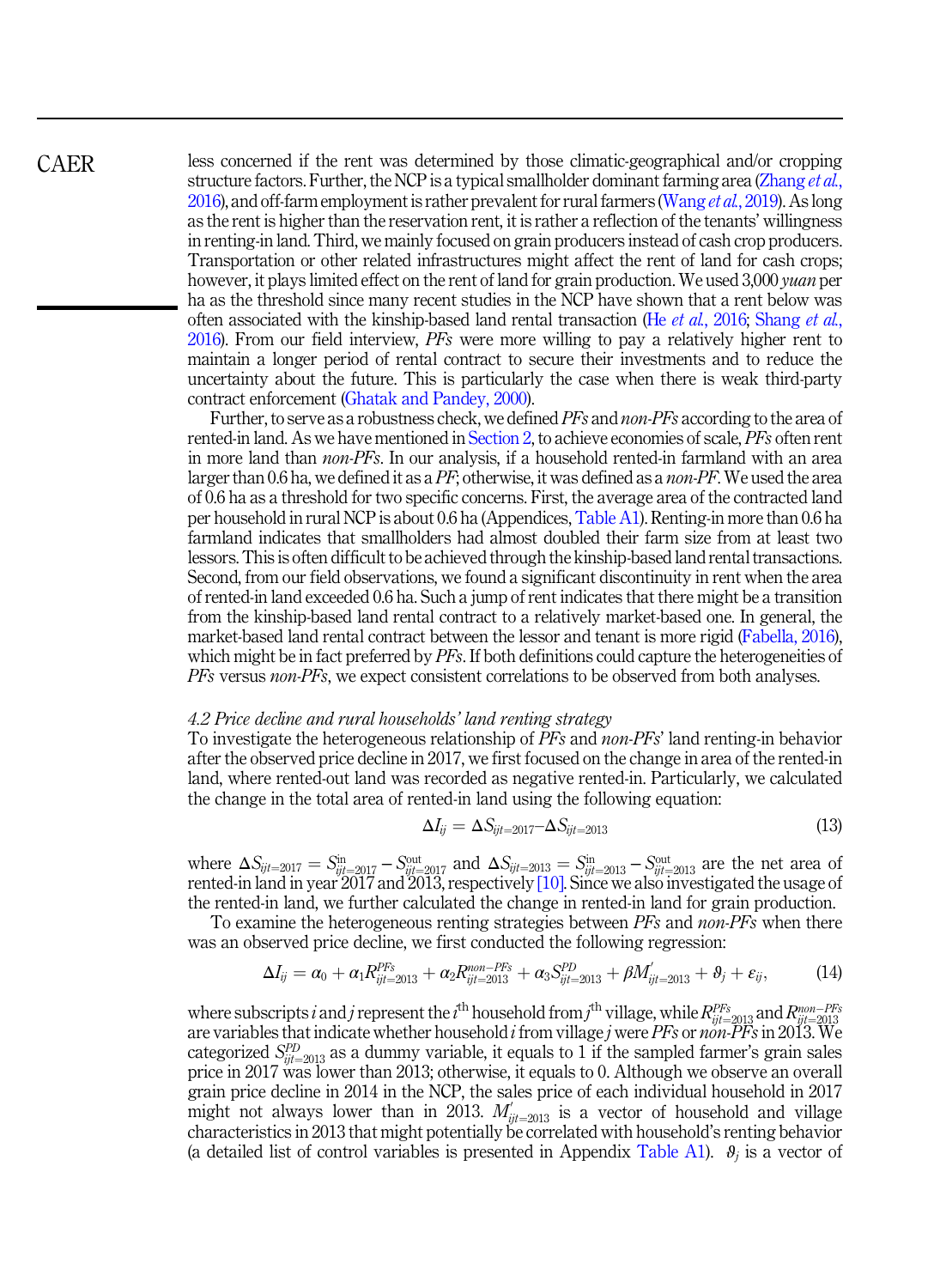<span id="page-11-0"></span>township dummies to control the locality-specific effects. Since our sampled households are naturally nested (or clustered) within several villages, we cluster the error term  $\varepsilon_{ii}$  at the village level in all regressions to control the potential intracluster correlation [\(Kerry and](#page-22-0) [Bland, 1998;](#page-22-0) Killip et al.[, 2004\)](#page-22-0).

Land rental markets in the North China Plain

# 4.3 Price decline, land renting-in and grain productivity

To examine the potential heterogeneous relationship of PFs and non-PFs (versus the autarkic farmers) and their grain productivity with the presence of price decline, we used the following empirical models with grain producers who experienced a price decline and those who did not, respectively. The model is as follows:

$$
Y_{ijt} = \alpha_0 + \alpha_1 R_{ij}^{PFs} + \alpha_2 R_{ij}^{non-PFs} + \beta M_{ij}^{\prime} + \delta_t + \theta_j + \varepsilon_{ijt} | S_{ijt}^{PD} = 1/0 \tag{15}
$$

where  $Y_{ij}$  is the outcome that we are interested in, i.e. grain productivity and fertilizer usage [\[11\],](#page-20-0) while  $M_{ij}$  is the aforementioned vector of household and village characteristics [\[12\].](#page-20-0)  $\delta_t$  is a year dummy variable used to capture all the rest difference due to different years, being equal to 1 in 2017 and 0 in 2013.  $S_{ijt}^{PD} = 1/0$  indicates whether the sampled smallholder has experienced a price decline.  $\alpha_1$  and  $\alpha_2$  are the main coefficients that attract our attention. If the coefficients derived from both regression models are significantly different, we would expect that there is a significant heterogeneous correlation between land renting-in behavior and grain productivity among PFs and non-PFs.

To further examine the potential heterogeneous correlations between PFs' (and non-PFs') land renting-in behavior and grain productivity when the price decline happens, we make variables  $R_{ijt}^{PPs}$  (and  $R_{ijt}^{non-PFs}$ ) interact with  $S_{ijt}^{PD}$  in Eqn (16) to capture the interactive correlation of both factors and tenants' grain productivities. The model specifies as follows:

$$
Y_{ijt} = \alpha_0 + \alpha_1 R_{ijt}^{PFs} + \alpha_2 R_{ijt}^{non-PFs} + \alpha_3 S_{ijt}^{PD} + \alpha_4 \left( R_{ijt}^{PFs} \times S_{ijt}^{PD} \right) + \alpha_5 \left( R_{ijt}^{non-PFs} \times S_{ijt}^{PD} \right) + \beta M_{ij}^{\prime}
$$
  
+  $\delta_t + \theta_j + \varepsilon_{ijt}$  (16)

where  $(R_{ij}^{PFs} \times S_{ijl}^{PD})$  and  $(R_{ijl}^{non-PFs} \times S_{ijl}^{PD})$  capture the interactive correlation of land renting-in and tenants' grain productivity among *PFs* and *non-PFs* when experienced a price decline. Empirically, we first ran a pooled OLS regression, assuming that the independent variables in the model correlated with the outcomes in a linear way. Second, to reduce the potential bias due to omitted unobservable households' characteristics, we further ran both regressions using a household level fixed effects (FE) model.

#### 5. Results

#### 5.1 Descriptive results

In [Figure 1,](#page-4-0) both the national grain price index and our field observations show the consistent trend of grain price decline. This is particular to maize price, which fell by 32% from 2.2, *yuan* per kg in 2013 to 1.5 yuan per kg in 2017 (the decline in wheat price was slightly lower). Assuming that maize could yield 7395 kg per ha on average, with the price decline, rural household were losing about 5176.5 *yuan* per ha from maize production. Moreover, this loss could be even higher, if we added the loss from wheat production.

In terms of tenants' land renting behavior (including both renting-in and renting-out), the land rental market participation rate was about 46% in 2013, which slightly increased to 53%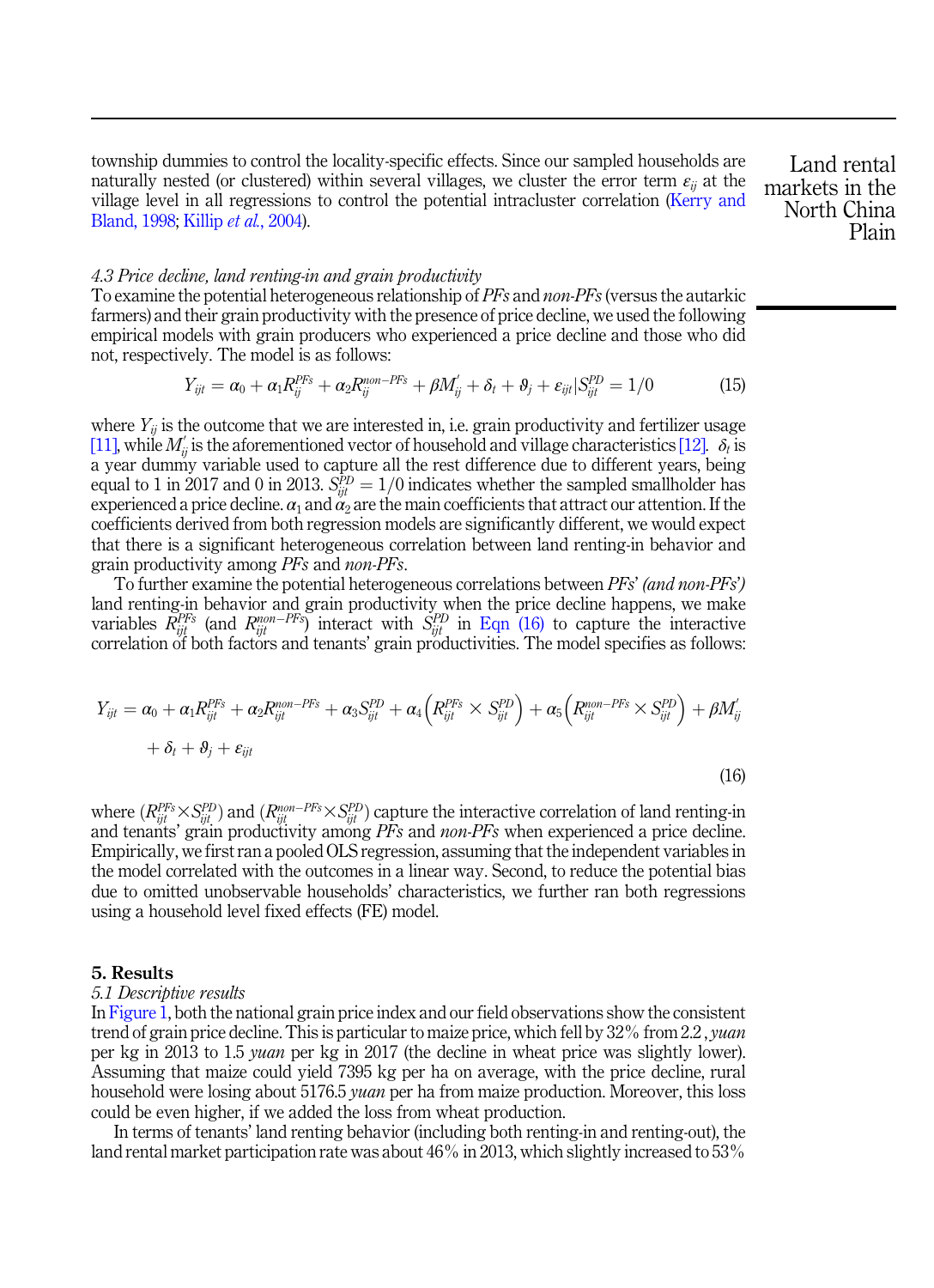in 2017 (Figure 2). However, the land rental market experienced a significant structural change, with more households in the NCP motivated to rent out farmland instead of renting-in in 2017.

In [Table 2](#page-13-0), we compare PFs, non-PFs, and autarkic households in terms of land usage, grain productivity and fertilizer cost in 2013 and 2017, respectively. Compared to non-PFs, PFs rented much more land in both 2013 and 2017 [\(Table 2](#page-13-0), rows 2 and 11, columns 3 and 4). In terms of grain productivity, we found that in 2013 both PFs and non-PFs had significantly higher productivity than autarkic smallholders (about 511.897-527.836 kg per ha, [Table 2](#page-13-0), row 4); while in 2017 *non-PFs* still had higher productivity than autarkic smallholders, however, *PFs* showed a lower productivity than autarkic farmers ([Table 2](#page-13-0), row 13). With regard to farmers' chemical fertilizer input, descriptive results in [Table 2](#page-13-0) indicate that both PFs and non-PFs had significant higher fertilizer input in maize than autarkic smallholders ([Table 2,](#page-13-0) row 8), while this difference disappeared in 2017 ([Table 2,](#page-13-0) row 17). The reduction was particularly standing out among PFs(from 2801.282 yuan per ha to 2171.049 yuan per ha, [Table 2](#page-13-0), column 3, row 8 and 17). On the other hand, one interesting point we noted is that the average fertilizer cost in all types of households in fact decreased from 2013 to 2017. This reduction in chemical fertilizer may be partially due to the recent "zero-growth (in chemical fertilizer and pesticide)" policy for green agricultural development ([MoA, 2015](#page-22-0)). This descriptive analysis intuitively indicates that there might be a heterogeneous correlation between tenants' renting-in land and their grain productivity among PFs and non-PFs.

As for the changing status of PFs between 2013 and 2017, we noticed that there were 85 PFs and 50 non-PFs in 2013 (as shown in [Table 2](#page-13-0)). In 2017, 49 tracked PFs changed their status to *non-PFs* or autarkic smallholders, while another 22 new *PFs* appeared among the tracked households. Meanwhile, 41 tracked non-PFs changed their status to PFs or autarkic smallholders, and 15 tracked autarkic smallholders became *non-PFs* in 2017. In sum, among the tracked households 71 households changed their PF status, and 56 households changed



#### Figure 2. Percentage of household had rentedin (and -out) land in 2013 and 2017

**Note(s):** There was one type of household that had land both rented-in and rented-out. Therefore, the percentage of households who had land renting behaviors does not equal the sum of percentage of households had land rented-in and rented-out **Source(s):** Author's survey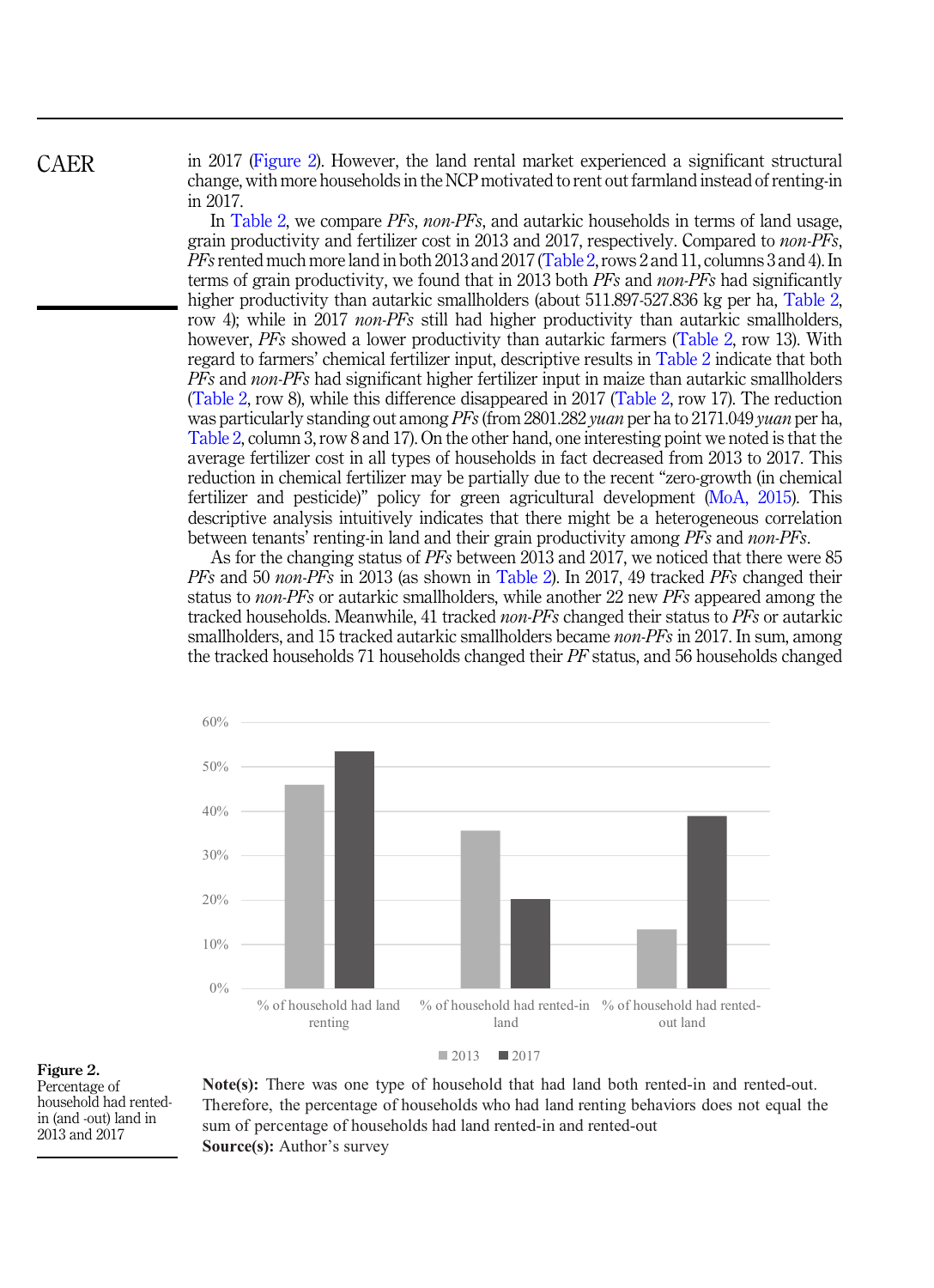<span id="page-13-0"></span>

|                                                                     | Total            | Autarkic                   | PFs                                      | Non-PFs     | Households with<br>rented-in land for<br>nongrain production | Rent-out<br>households with<br>grain production | Land rental<br>markets in the<br>North China |
|---------------------------------------------------------------------|------------------|----------------------------|------------------------------------------|-------------|--------------------------------------------------------------|-------------------------------------------------|----------------------------------------------|
|                                                                     | (1)              | (2)                        | (3)                                      | (4)         | (5)                                                          | (6)                                             | Plain                                        |
| Year of 2013<br>1. Area of<br>contracted land                       | 0.454            | 0.469                      | $0.324***$                               | 0.415       | $0.617**$                                                    | 0.471                                           |                                              |
| (ha)<br>2. Area of rented-in                                        | 0.299            | 0.000                      | 2.220***                                 | $0.377***$  | 3.427***                                                     | 0.000                                           |                                              |
| land (ha)<br>3. Cultivated area of<br>wheat (ha)                    | 0.663            | 0.428                      | 1.560***                                 | $0.664***$  | $0.737***$                                                   | $0.290***$                                      |                                              |
| 4. Productivity of<br>wheat (kg per ha)                             |                  |                            | 6699.592 6550.103 7077.939***            | 7062.000*** | 6475.000                                                     | 6755.208                                        |                                              |
| 5. Fertilizer use of<br>wheat (yuan per<br>ha)                      |                  | 2737.189 2673.522 2784.848 |                                          | 2855.762    | 2917.065*                                                    | 2727.364                                        |                                              |
| 6. Cultivated area of                                               | 0.657            | 0.315                      | 1.393***                                 | $0.643***$  | 1.648***                                                     | 0.271                                           |                                              |
| maize (ha)<br>7. Productivity of                                    |                  |                            | 7395.456 7319.787 7695.524***            | 7288.517    | 7606.338                                                     | 7144.42                                         |                                              |
| maize (kg per ha)<br>8. Fertilizer use of<br>maize (yuan per<br>ha) |                  |                            | 2601.887 2481.875 2801.282*** 2784.832** |             | 2671.705                                                     | 2643.99                                         |                                              |
| 9. Number of<br>observations                                        | 503              | 282                        | 85                                       | 50          | 49                                                           | 37                                              |                                              |
| Year of 2017<br>10. Area of<br>contracted land<br>(ha)              | 0.610            | 0.601                      | 0.5222                                   | 0.576       | 0.887***                                                     | 0.521                                           |                                              |
| 11. Area of rented-in<br>land (ha)                                  | 0.329            | 0.000                      | 5.351***                                 | 0.692***    | 2.603***                                                     | 0.000                                           |                                              |
| 12. Cultivated area<br>of wheat (ha)                                | 1.002            | 0.532                      | $4.401***$                               | $0.778**$   | $1.944***$                                                   | $0.238***$                                      |                                              |
| 13. Productivity of<br>wheat (kg per<br>ha)                         |                  | 7065.453 7092.459 6968.951 |                                          | 7432.229    | 6750.000                                                     | 6957.404                                        |                                              |
| 14. Fertilizer use of<br>wheat (yuan per<br>ha)                     |                  | 2301.174 2314.664 2221.866 |                                          | 2418.574    | 2053.377                                                     | 2310.624                                        |                                              |
| 15. Cultivated area<br>of maize (in ha)                             | 0.921            | 0.444                      | 4.218***                                 | $0.792***$  | 1.950***                                                     | $0.203***$                                      |                                              |
| 16. Productivity of<br>maize (kg per<br>ha)                         | 7291.449 7219.55 |                            | 7422.970                                 | 7775.535**  | 7125.000                                                     | 7314.818                                        |                                              |
| 17. Fertilizer use of 2210.267 2194.821 2171.049<br>maize (yuan per |                  |                            |                                          | 2249.375    | 1978.71                                                      | 2332.981                                        |                                              |
| ha)<br>18. Number of<br>observations                                | 367              | 235                        | 42                                       | 21          | 12                                                           | 57                                              |                                              |

Note(s): (a) \*\*\*  $p < 0.01$ , \*\*  $p < 0.05$ , \*  $p < 0.1$ 

(b) Autarkic farmers are those who did not rent-in or rent-out any farmland over the years

(c) PFs and non-PFs are all rural farmers who rented-in land mainly for grain production. While farmers who rented-in land for nongrain crop production will be categorized as rented-in land for nongrain production (column 5)

(d) The value in column 5 (rented-in land for nongrain production) might be larger than other four columns due to the fact that there were 13 households who rented-in land was mainly for nongrain production, however, they do still have a substantial size of rented-in land for grain production Source(s): Authors' survey

Table 2.

Descriptive analysis of PFs, non-PFs and autarkic households in 2013 and 2017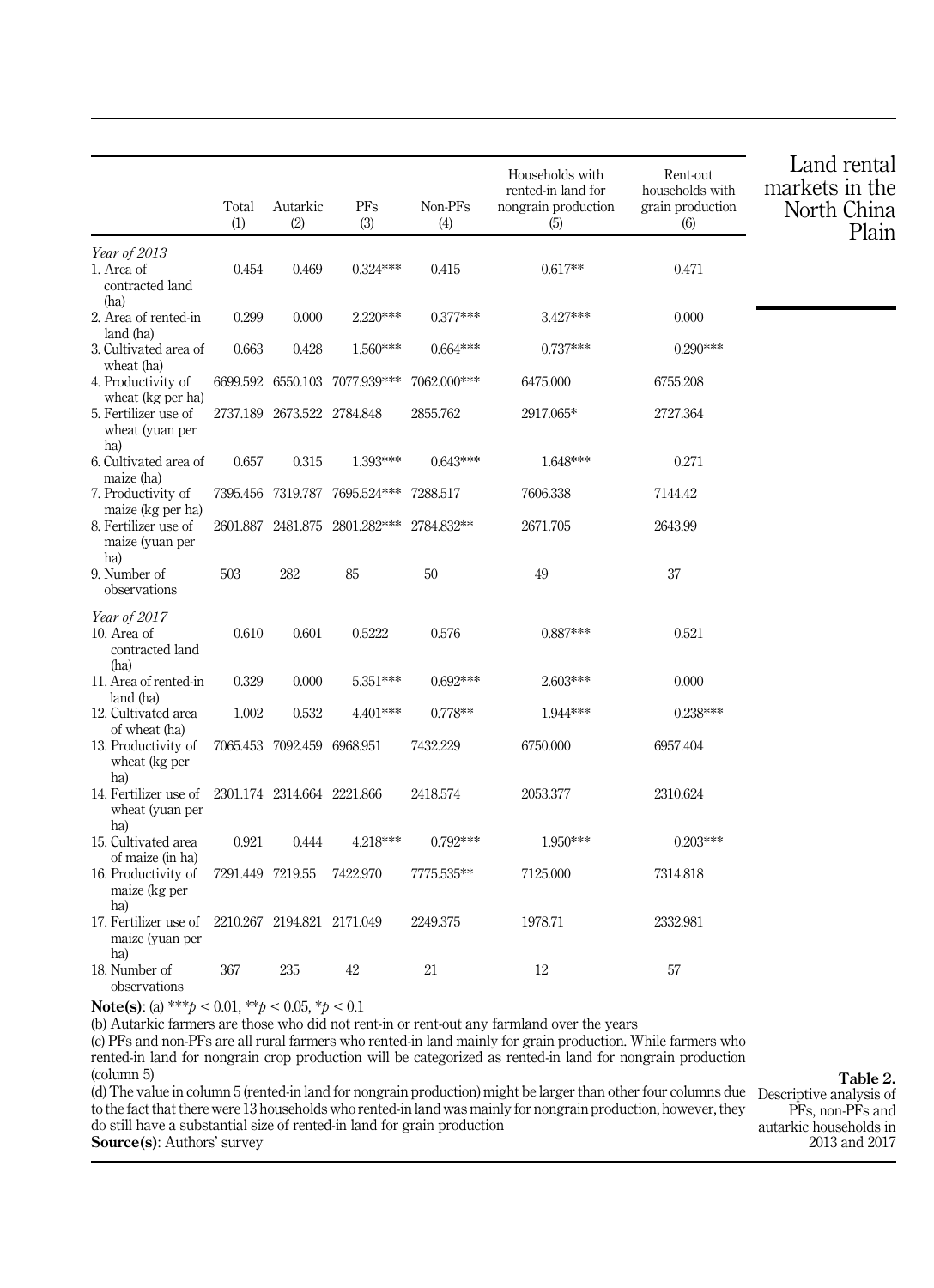their non-PF status from 2013 to 2017. These changes provide us with sufficient variation to examine the relationship of tenants' being a PF (or *non-PF*) and their grain production.

# 5.2 Multivariate results

5.2.1 Heterogeneous land renting strategies. The results of Table 3 were obtained by running [Eqn \(14\)](#page-10-0). We found that PFs significantly increased the area of rented-in land in year 2017 as a strategic investment to consolidate farmland (about 0.424 ha, Table 3, row 1, column 2). On the contrary, no significant increase in the rented-in land among non-PFs could be detected (Table 3, row 2, columns 1 and 2). However, by examining the area of rented-in land for grain production, we found no significant change among PFs(no significant increase, Table 3, row 1,

|                                                                     |                      | Changes of land<br>area rented-in<br>between 2013 and<br>2017 |                        | Changes of land area<br>rented-in for grain<br>production between<br>2013 and 2017 |
|---------------------------------------------------------------------|----------------------|---------------------------------------------------------------|------------------------|------------------------------------------------------------------------------------|
|                                                                     | (1)                  | (2)                                                           | (3)                    | (4)                                                                                |
| Panel 1: Defined by the rent of land rented-in for grain production |                      |                                                               |                        |                                                                                    |
| Treatment variables                                                 |                      |                                                               |                        |                                                                                    |
| 1. Whether a PF in 2013 ( $R^{\text{PFs}}$ ), 1 = yes               | $0.434**$<br>(0.176) | $0.424**$<br>(0.184)                                          | $-0.004$<br>(0.161)    | $-0.075$<br>(0.183)                                                                |
| 2. Whether a non-PF in 2013 ( $R^{\text{non-PFs}}$ ), 1 = yes       | 0.022<br>(0.090)     | 0.038<br>(0.077)                                              | $-0.181*$<br>(0.097)   | $-0.191*$<br>(0.112)                                                               |
| 3. Whether rented-in land for nongrain production, $1 = yes$        | $0.328*$             | $0.430*$                                                      | $0.526**$              | $0.565**$                                                                          |
| 4. Experienced a price decline $(S^{PD})$ , 1 = yes                 | (0.194)<br>0.106     | (0.228)<br>0.022                                              | (0.241)<br>0.189       | (0.274)<br>0.122                                                                   |
| 5. Household grain productivity in 2013                             | (0.117)<br>Yes       | (0.183)<br>Yes                                                | (0.165)<br>Yes         | (0.155)<br>Yes                                                                     |
| 6. Household characteristics<br>7. Township dummies                 | Yes<br>$\equiv$      | Yes<br>Yes                                                    | Yes                    | Yes<br>Yes                                                                         |
| Constant                                                            | $-0.153$<br>(0.294)  | 0.425<br>(0.466)                                              | $-0.578**$<br>(0.293)  | 0.121<br>(0.455)                                                                   |
| Observations<br>$R$ -squared                                        | 388<br>0.578         | 388<br>0.585                                                  | 388<br>0.239           | 388<br>0.259                                                                       |
| Panel 2: Defined by the area of land rented-in for grain production |                      |                                                               |                        |                                                                                    |
| Treatment variables                                                 |                      |                                                               |                        |                                                                                    |
| 8. Whether a PF in 2013 ( $RPFs$ ), 1 = yes                         | $0.799**$            | $0.706**$                                                     | $-0.207$               | $-0.347$                                                                           |
| 9. Whether a non-PF in 2013 ( $R^{\text{non-PFs}}$ ), 1 = yes       | (0.344)<br>0.026     | (0.329)<br>0.010                                              | (0.339)<br>$-0.132**$  | (0.349)<br>$-0.207***$                                                             |
| 10. Whether rented-in land for nongrain production,                 | (0.077)<br>1.075**   | (0.071)<br>1.223**                                            | (0.062)<br>$-0.228$    | (0.069)<br>$-0.267$                                                                |
| $1 = \text{ves}$                                                    | (0.464)              | (0.541)                                                       | (0.224)                | (0.262)                                                                            |
| 11. Experienced a price decline $(S^{PD})$ , 1 = yes                | 0.090<br>(0.101)     | $-0.008$<br>(0.147)                                           | 0.204<br>(0.164)       | 0.113<br>(0.158)                                                                   |
| 12. Household grain productivity in 2013                            | Yes                  | Yes                                                           | Yes                    | Yes                                                                                |
| 13. Household characteristics                                       | Yes                  | Yes                                                           | Yes                    | Yes                                                                                |
| 14. Township dummies                                                | $\equiv$             | Yes                                                           |                        | Yes                                                                                |
| Constant                                                            | $-0.277$<br>(0.272)  | 0.394<br>(0.461)                                              | $-0.564$<br>$(0.293)*$ | 0.032<br>(0.505)                                                                   |
|                                                                     | 388                  | 388                                                           | 388                    | 388                                                                                |
| Observations                                                        |                      |                                                               |                        |                                                                                    |

<span id="page-14-0"></span>CAER

Price decline and changes of land area rented-in in the NCP

Table 3.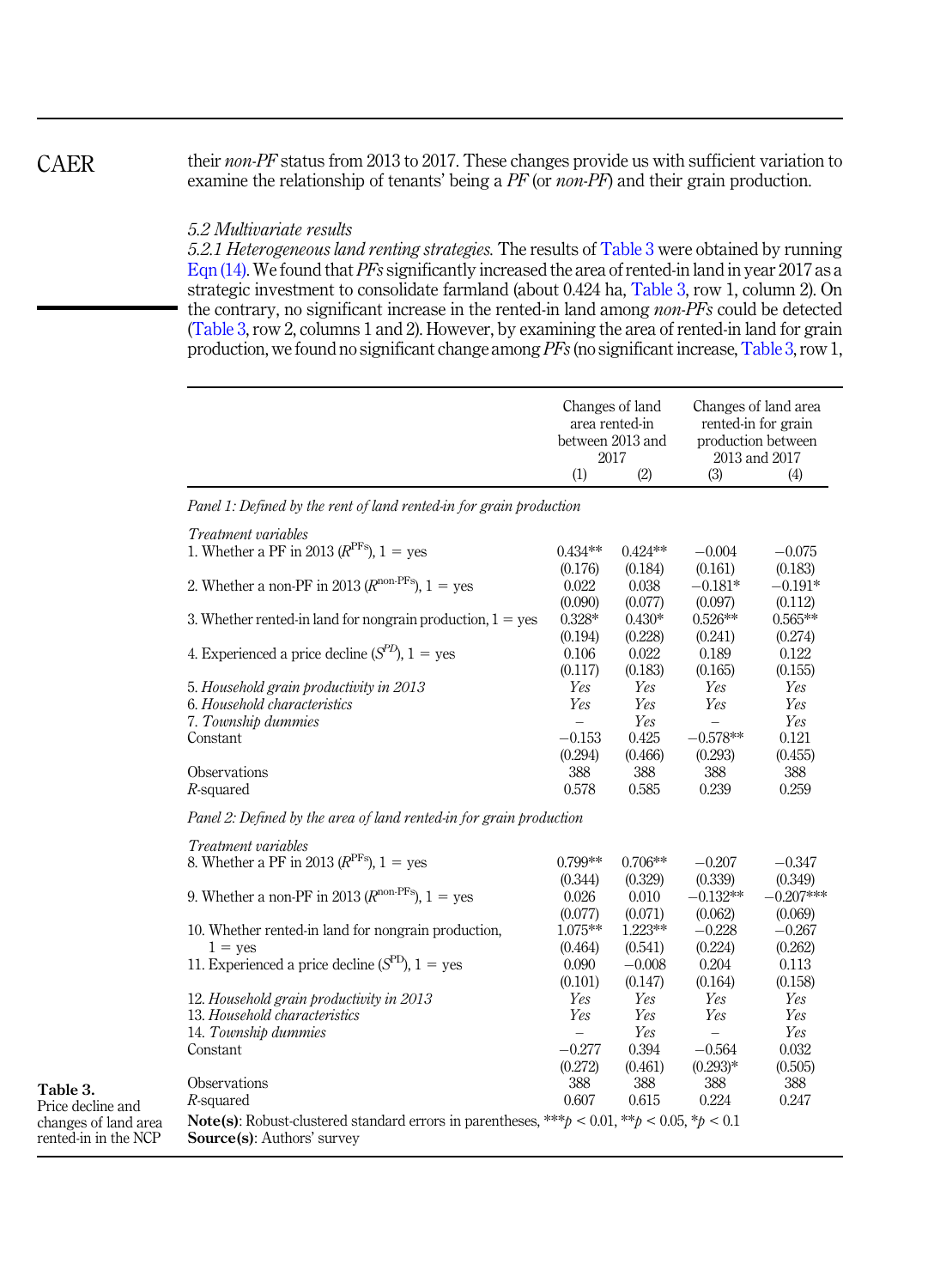columns 3 and 4), whereas *non-PFs* show a slight decrease in grain production areas [\(Table 3](#page-14-0), row 2, columns 3 and 4).

As a robustness check, in panel 2 when defining PFs and non-PFs according to the area of rented-in land for grain production, we found consistent results (as shown in [Table 3](#page-14-0), panel 2). We found an increase of about 0.706 ha in the rented-in land among PFs ([Table 3](#page-14-0), row 8, column 2), and a significant decrease in the rented-in land area used for grain production ([Table 3,](#page-14-0) row 8, columns 3 and 4). Both results clearly indicate that PFs increased the area of land through rental markets in 2017; however, the increased land was not used for grain production; whereas *non-PFs* had no significant change of rentedin land area during this period. Further, from both models, we noticed that  $\breve{S}^{PD}$  (dummy variable, if the sampled household has experienced a price decline) had no significant correlations with area of rented-in land ([Table 3,](#page-14-0) rows 4 and 11). This result indicates that after considering the potential heterogeneous responses of  $PFs$  and non- $PFs$  in land rental behavior, the land rental contract was rather stable despite that farmers experienced a grain price decline.

5.2.2 Price decline, renting-in land and grain productivity. [Table 4](#page-16-0) shows a significant heterogeneity in PFs' and non-PFs' grain productivity. We found that among farmers who experienced no price decline,  $PFs$  are associated with a significantly higher grain productivity compared to the autarkic smallholders; while *non-PFs* did not show any differences in grain productivity [\(Table 4](#page-16-0), rows 1 and 2, column 1). Examining this correlation among farmers who experienced a price decline, we found that, interestingly, PFs did not show any significant positive correlation with grain productivity, whereas *non-PFs* were performing much better compared to the autarkic smallholders ([Table 4,](#page-16-0) rows 1 and 2, column 2). This result indicates that when tenants experience no price decline PFs might have a significant higher productivity than *non-PFs* and the autarkic smallholders. However, when there is a price decline, this correlation does not persist.

We further ran [Eqn \(16\)](#page-11-0) with pooled OLS and household level FE models and with PFs and non-PFs interactions with price decline, respectively. The results showed a significant negative correlation between PFs and their grain productivity (about 0.318–0.339 standard deviations, [Table 4,](#page-16-0) row 3, columns 3 and 4) when they experienced a price decline. Both *non-PFs* interactions with price decline, respectively. The results showed a significant negative correlation between *PFs* and their grain productivity (about 0.318–0.339 standard deviations, Table 4, row 3, columns 3 a FE model was relatively larger and significant at the 10% level [\(Table 4](#page-16-0), row 3, column 4). For non-PFs, we did not find such a significant correlation with grain productivity [\(Table 4,](#page-16-0) row 4, columns 3 and 4)  $[13]$ .

Results from our robustness analysis (defined according to the area of rented-in land) were all consistent. Using both pooled OLS and FE models, the interaction terms of  $R_{ijt}^{PF_3}\times S_{ijt}^{PD}$  in [Eqn \(16\)](#page-11-0) were all negative [\(Table 4](#page-16-0), row 13, columns 3 and 4) [\[14\]](#page-20-0), suggesting that PFs show a lower productivity when experienced a price decline. Consistent results were also observed for non-PFs.

5.2.3 Price decline, renting-in land and the fertilizer input. Following our analytical framework, to examine whether such a negative correlation between PFs and their grain productivity was due to the reduction of variable inputs, we further examined the correlations between tenants (PFs and non-PFs) and their chemical fertilizer inputs when experienced a price decline [\(Table 5](#page-17-0)). The pooled OLS regression results showed that fertilizer input per ha among PFs was about 0.370 standard deviations lower when they experienced a price decline [\(Table 5](#page-17-0), row 3, column 3), whereas *non-PFs* showed no significant negative correlation in the fertilizer input ([Table 5,](#page-17-0) row 4, column 3). Results from the FE models further showed a clear and significant negative correlation in fertilizer input among PFs when experienced a price decline (-0.429 standard deviations, [Table 5](#page-17-0), row 3, column 4). In the robustness analysis [\(Table 5](#page-17-0), panel 2), we found a significant negative correlation in chemical fertilizer input among PFs when experienced the price decline [\(Table 5](#page-17-0), row 13, columns 3 and 4). However, no significant negative correlation was observed among non-PFs [\(Table 5](#page-17-0), row 14, columns 3 and 4).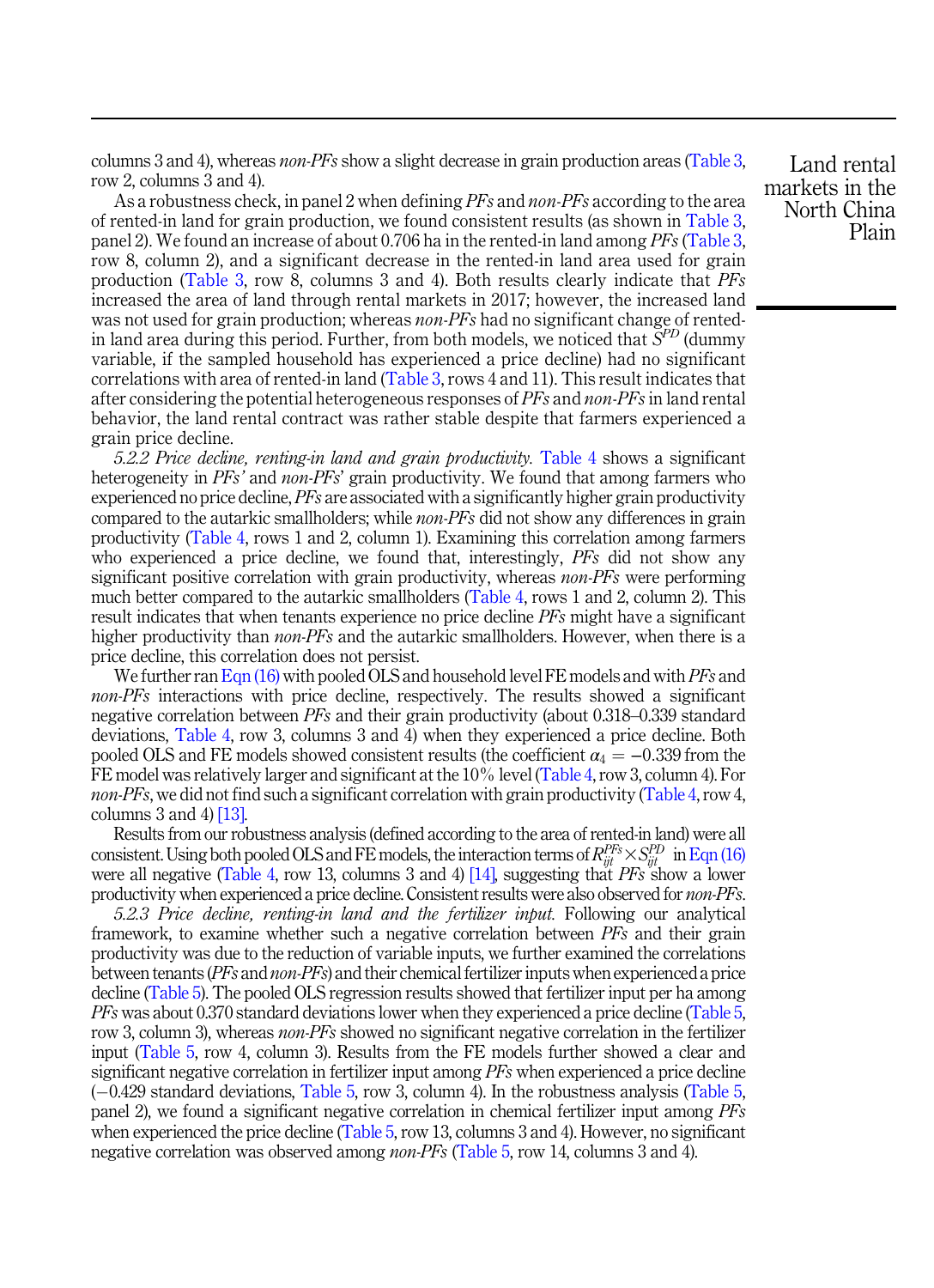<span id="page-16-0"></span>

| <b>CAER</b>                                                         |                                                                                                                                                                                                                                                                                                                                 | Experienced no price<br>decline, $S^{PD} = 0$<br>(1) | Experienced a price<br>decline, $S^{PD} = 1$<br>(2) | Pooled<br>OLS<br>(3)                     | Pooled FE<br>model<br>(4)                    |
|---------------------------------------------------------------------|---------------------------------------------------------------------------------------------------------------------------------------------------------------------------------------------------------------------------------------------------------------------------------------------------------------------------------|------------------------------------------------------|-----------------------------------------------------|------------------------------------------|----------------------------------------------|
|                                                                     | Panel 1: Defined by the rent of land rented in for grain production                                                                                                                                                                                                                                                             |                                                      |                                                     |                                          |                                              |
|                                                                     | Treatment variables<br>1. Whether a PF $(RPFS)$ , 1 = yes                                                                                                                                                                                                                                                                       | $0.283***$                                           | 0.189                                               | $0.378***$                               | $0.418***$                                   |
|                                                                     | 2. Whether a non-PF $(R^{\text{non-PFs}})$ ,<br>$1 = yes$                                                                                                                                                                                                                                                                       | (0.083)<br>0.081<br>(0.100)                          | (0.143)<br>$0.342**$<br>(0.133)                     | (0.075)<br>0.042<br>(0.133)              | (0.139)<br>$-0.121$<br>(0.147)               |
|                                                                     | 3. $R^{PFs} \times S^{PD}$<br>4. $R^{\text{non-PFs}} \times S^{\text{PD}}$                                                                                                                                                                                                                                                      |                                                      |                                                     | $-0.318*$<br>(0.156)<br>0.329            | $-0.339*$<br>(0.179)<br>0.762***             |
|                                                                     | 5. Experienced a price decline                                                                                                                                                                                                                                                                                                  |                                                      |                                                     | (0.234)<br>0.218                         | (0.287)<br>$-0.077$                          |
|                                                                     | $(S^{PD})$ , 1 = yes<br>6. Rented in for nongrain<br>production, $1 = yes$                                                                                                                                                                                                                                                      | 0.148<br>(0.172)                                     | $0.538***$<br>(0.152)                               | (0.189)<br>0.210<br>(0.133)              | (0.132)<br>$-0.072$<br>(0.223)               |
|                                                                     | 7. Year dummy, $1 = 2017$<br>8. Crop type, $1 =$ wheat                                                                                                                                                                                                                                                                          | $-0.035$<br>(0.189)<br>Yes                           | Yes                                                 | $-0.063$<br>(0.210)<br>Yes               | 0.054<br>(0.122)<br>$\overline{\phantom{0}}$ |
|                                                                     | 9. Household characteristics<br>10. Township dummies<br>Constant                                                                                                                                                                                                                                                                | Yes<br>Yes<br>$-0.820*$<br>(0.429)                   | Yes<br>Yes<br>0.074<br>(0.483)                      | Yes<br>Yes<br>$-0.441$                   | Yes<br>$-0.592$                              |
|                                                                     | Observations<br>$R$ -squared                                                                                                                                                                                                                                                                                                    | 1,041<br>0.195                                       | 589<br>0.349                                        | (0.360)<br>1,630<br>0.189                | (0.681)<br>1,630<br>0.072                    |
|                                                                     | Panel 2: Defined by the area of land rented in for grain production                                                                                                                                                                                                                                                             |                                                      |                                                     |                                          |                                              |
|                                                                     | Treatment variables<br>11. Whether a PF $(RPFs)$ , 1 = yes                                                                                                                                                                                                                                                                      | 0.116<br>(0.138)                                     | 0.192<br>(0.154)                                    | $0.218*$<br>(0.113)                      | 0.270<br>(0.183)                             |
|                                                                     | 12. Whether a non-PF $(R^{\text{non-PFS}})$ ,<br>$1 = \text{yes}$<br>13. $R^{\text{PFs}} \times S^{\text{PD}}$                                                                                                                                                                                                                  | $0.214**$<br>(0.085)                                 | $0.311**$<br>(0.112)                                | $0.242**$<br>(0.104)<br>$-0.169$         | 0.093<br>(0.133)<br>$-0.199$                 |
|                                                                     | 14. $R^{\text{non-PFs}} \times S^{\text{PD}}$                                                                                                                                                                                                                                                                                   |                                                      |                                                     | (0.188)<br>0.041<br>(0.186)              | (0.207)<br>0.287<br>(0.243)                  |
|                                                                     | 15. Experienced a price decline<br>$(S^{PD})$ , 1 = yes                                                                                                                                                                                                                                                                         |                                                      |                                                     | 0.215<br>(0.185)                         | $-0.031$<br>(0.132)                          |
|                                                                     | 16. Rented-in land for nongrain<br>production, $1 = yes$<br>17. Year dummy                                                                                                                                                                                                                                                      | 0.127<br>(0.174)<br>$-0.033$                         | $0.531***$<br>(0.155)                               | 0.189<br>(0.141)<br>$-0.057$             | $-0.085$<br>(0.223)<br>0.030                 |
|                                                                     | 18. Crop type, $1 =$ wheat<br>19. Household characteristics<br>20. Township dummies<br>Constant                                                                                                                                                                                                                                 | (0.187)<br>Yes<br>Yes<br>Yes<br>$-0.809*$            | Yes<br>Yes<br>Yes<br>0.090                          | (0.205)<br>Yes<br>Yes<br>Yes<br>$-0.429$ | (0.123)<br>Yes<br>$-0.627$                   |
|                                                                     | Observations<br>$R$ -squared                                                                                                                                                                                                                                                                                                    | (0.423)<br>1,041<br>0.193                            | (0.479)<br>589<br>0.349                             | (0.357)<br>1,630<br>0.184                | (0.686)<br>1,630<br>0.050                    |
| Table 4.<br>Land renting-in and<br>grain productivity in<br>the NCP | <b>Note(s):</b> Robust-clustered standard errors in parentheses, *** $p < 0.01$ , ** $p < 0.05$ , * $p < 0.1$ ; the R-square<br>reported in fixed effect model (column 4) are within $R$ -square, which is different from the pooled OLS model<br>(column 3) within an overall $R$ -square<br><b>Source(s):</b> Authors' survey |                                                      |                                                     |                                          |                                              |

To further investigate whether the negative correlation in grain productivity among PFs was associated with the reduction in variable inputs (particularly, chemical fertilizer), we conducted a serial mediation analysis (Wen *et al.*[, 2004\)](#page-23-0). First, we ran a regression of grain associated with the reduction in variable inputs (particularly, chemical fertilizer), we conducted a serial mediation analysis (Wen *et al.*, 2004). First, we ran a regression of grain productivity using  $R^{PFS}$  and  $R^{non-P$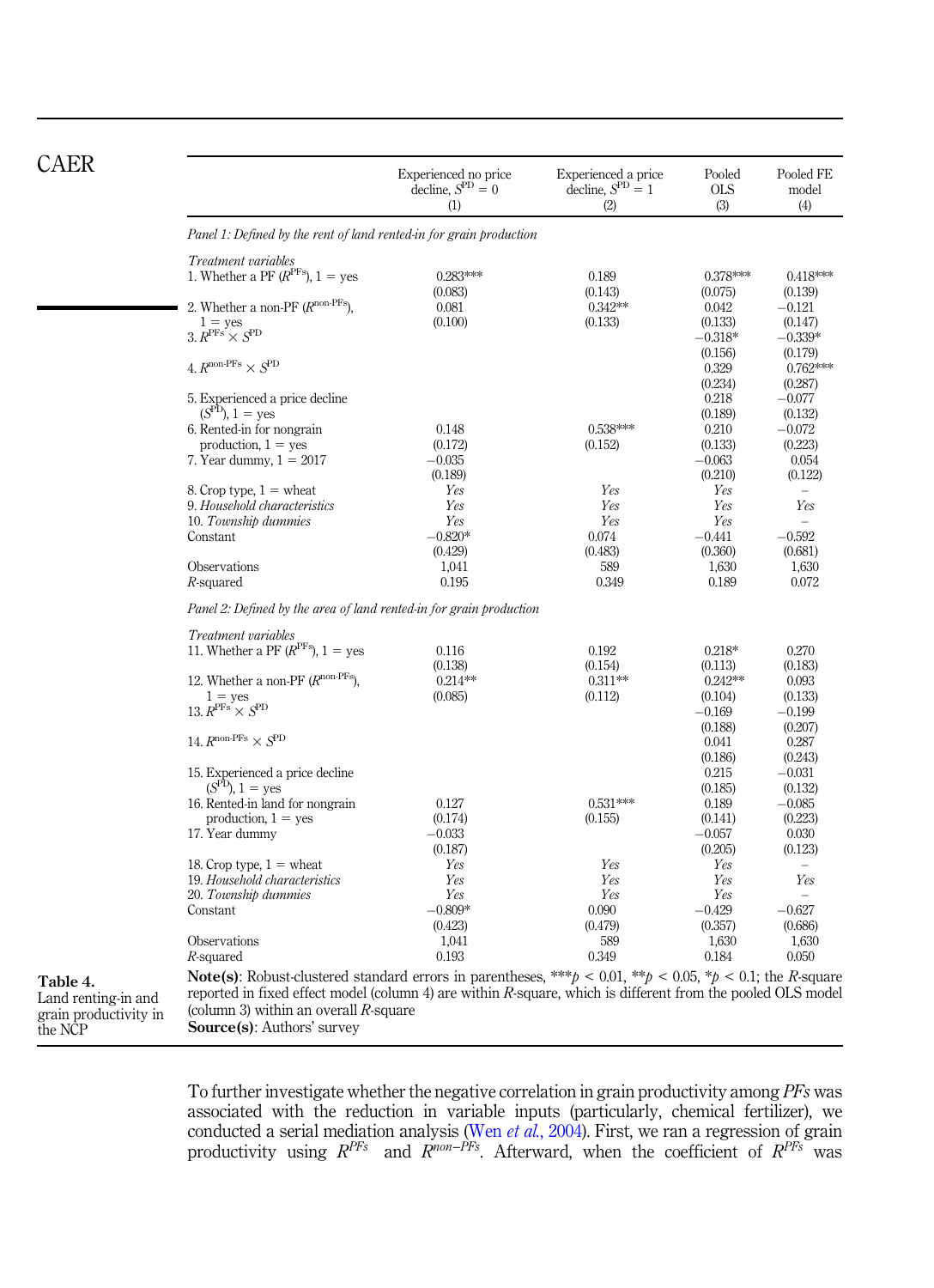<span id="page-17-0"></span>

|                                                                                                                                                                                                                                                                                                                              | Nondrop<br>(1)                  | Drop<br>(2)                 | Pooled OLS<br>(3)               | Pooled FE model<br>(4)          | Land rental<br>markets in the                                            |
|------------------------------------------------------------------------------------------------------------------------------------------------------------------------------------------------------------------------------------------------------------------------------------------------------------------------------|---------------------------------|-----------------------------|---------------------------------|---------------------------------|--------------------------------------------------------------------------|
| Panel 1: Defined by the rent of land rented-in for grain production                                                                                                                                                                                                                                                          |                                 |                             |                                 |                                 | North China<br>Plain                                                     |
| Treatment variables<br>1. Whether a PF $(RPFs)$ , 1 = yes                                                                                                                                                                                                                                                                    | $0.251*$                        | 0.184                       | $0.403***$                      | $0.747***$                      |                                                                          |
| 2. Whether a non-PF $(R^{\text{non-PFs}})$ , 1 = yes                                                                                                                                                                                                                                                                         | (0.133)<br>0.136<br>(0.096)     | (0.128)<br>0.129<br>(0.347) | (0.140)<br>0.213<br>(0.130)     | (0.175)<br>0.173<br>(0.152)     |                                                                          |
| 3. $RPFs \times SPD$                                                                                                                                                                                                                                                                                                         |                                 |                             | $-0.370**$<br>(0.161)           | $-0.429**$<br>(0.201)           |                                                                          |
| 4. $R^{\text{non-PFs}} \times S^{\text{PD}}$                                                                                                                                                                                                                                                                                 |                                 |                             | $-0.071$<br>(0.253)             | 0.256<br>(0.349)                |                                                                          |
| 5. Experienced a price decline $(S^{PD})$ , 1 = yes                                                                                                                                                                                                                                                                          |                                 |                             | 0.031<br>(0.118)                | $-0.174$<br>(0.145)             |                                                                          |
| 6. Rented-in for nongrain production, $1 = yes$                                                                                                                                                                                                                                                                              | 0.226<br>(0.202)                | $-0.144$<br>(0.127)         | 0.171<br>(0.191)                | 0.092<br>(0.245)                |                                                                          |
| 7. Year dummy                                                                                                                                                                                                                                                                                                                | $-0.536***$<br>(0.121)          |                             | $-0.468***$<br>(0.123)          | $-0.358***$<br>(0.132)          |                                                                          |
| 8. Crop type, $1 =$ wheat<br>9. Household characteristics                                                                                                                                                                                                                                                                    | Yes<br>Yes                      | Yes<br>Yes                  | Yes<br>Yes                      | Yes                             |                                                                          |
| 10. Township dummies<br>Constant                                                                                                                                                                                                                                                                                             | Yes<br>$0.948*$<br>(0.462)      | Yes<br>$-0.644$<br>(0.473)  | Yes<br>0.469<br>(0.282)         | $-0.128$<br>(0.566)             |                                                                          |
| Observations<br>R-squared                                                                                                                                                                                                                                                                                                    | 1,041<br>0.107                  | 589<br>0.212                | 1,630<br>0.134                  | 1,630<br>0.226                  |                                                                          |
| Panel 2: Defined by the area of land rented-in for grain production                                                                                                                                                                                                                                                          |                                 |                             |                                 |                                 |                                                                          |
| Treatment variables<br>11. Whether a PF $(RPFs)$ , 1 = yes                                                                                                                                                                                                                                                                   | $0.316*$                        | $-0.032$                    | $0.507***$                      | $0.929***$                      |                                                                          |
| 12. Whether a non-PF $(R^{\text{non-PFs}})$ , 1 = yes                                                                                                                                                                                                                                                                        | (0.168)<br>$0.163**$<br>(0.075) | (0.144)<br>0.308<br>(0.288) | (0.159)<br>$0.248**$<br>(0.115) | (0.184)<br>$0.283**$<br>(0.142) |                                                                          |
| 13. $R^{\rm PFs}\times S^{\rm PD}$                                                                                                                                                                                                                                                                                           |                                 |                             | $-0.619***$                     | $-0.773***$                     |                                                                          |
| 14. $R^{\text{non-PFs}} \times S^{\text{PD}}$                                                                                                                                                                                                                                                                                |                                 |                             | (0.160)<br>0.031<br>(0.212)     | (0.207)<br>0.208<br>(0.290)     |                                                                          |
| 15. Experienced a price decline ( $S^{PD}$ ), 1 = yes                                                                                                                                                                                                                                                                        |                                 |                             | 0.048<br>(0.120)                | $-0.115$<br>(0.147)             |                                                                          |
| 16. Rented-in for non-grain production, $1 = yes$                                                                                                                                                                                                                                                                            | 0.224<br>(0.208)                | $-0.158$<br>(0.131)         | 0.154<br>(0.193)                | 0.086<br>(0.244)                |                                                                          |
| 17. Year dummy                                                                                                                                                                                                                                                                                                               | $-0.544***$<br>(0.122)          |                             | $-0.487***$<br>(0.122)          | $-0.393***$<br>(0.135)          |                                                                          |
| 18. Crop type, $1 =$ wheat                                                                                                                                                                                                                                                                                                   | Yes                             | Yes                         | Yes                             |                                 |                                                                          |
| 19. Household characteristics                                                                                                                                                                                                                                                                                                | Yes                             | Yes                         | Yes                             | Yes                             |                                                                          |
| 20. Township dummies                                                                                                                                                                                                                                                                                                         | Yes                             | Yes                         | Yes                             |                                 |                                                                          |
| Constant                                                                                                                                                                                                                                                                                                                     | $0.922*$                        | $-0.624$                    | 0.441                           | $-0.116$                        |                                                                          |
|                                                                                                                                                                                                                                                                                                                              |                                 |                             |                                 |                                 |                                                                          |
|                                                                                                                                                                                                                                                                                                                              | (0.462)                         | (0.485)                     | (0.297)                         | (0.566)                         |                                                                          |
| Observations                                                                                                                                                                                                                                                                                                                 | 1,041                           | 589                         | 1,630                           | 1,630                           |                                                                          |
| R-squared                                                                                                                                                                                                                                                                                                                    | 0.107                           | 0.217                       | 0.137                           | 0.229                           |                                                                          |
| <b>Note(s):</b> Robust-clustered standard errors in parentheses, *** $p < 0.01$ , ** $p < 0.05$ , * $p < 0.1$ ; the R-square<br>reported in fixed effect model (column 4) is within R-square, which is different from the pooled OLS model<br>(column 3) within an overall $R$ -square<br><b>Source(s)</b> : Authors' survey |                                 |                             |                                 |                                 | Table 5.<br>Households' land<br>renting-in and fertilizer<br>cost in NCP |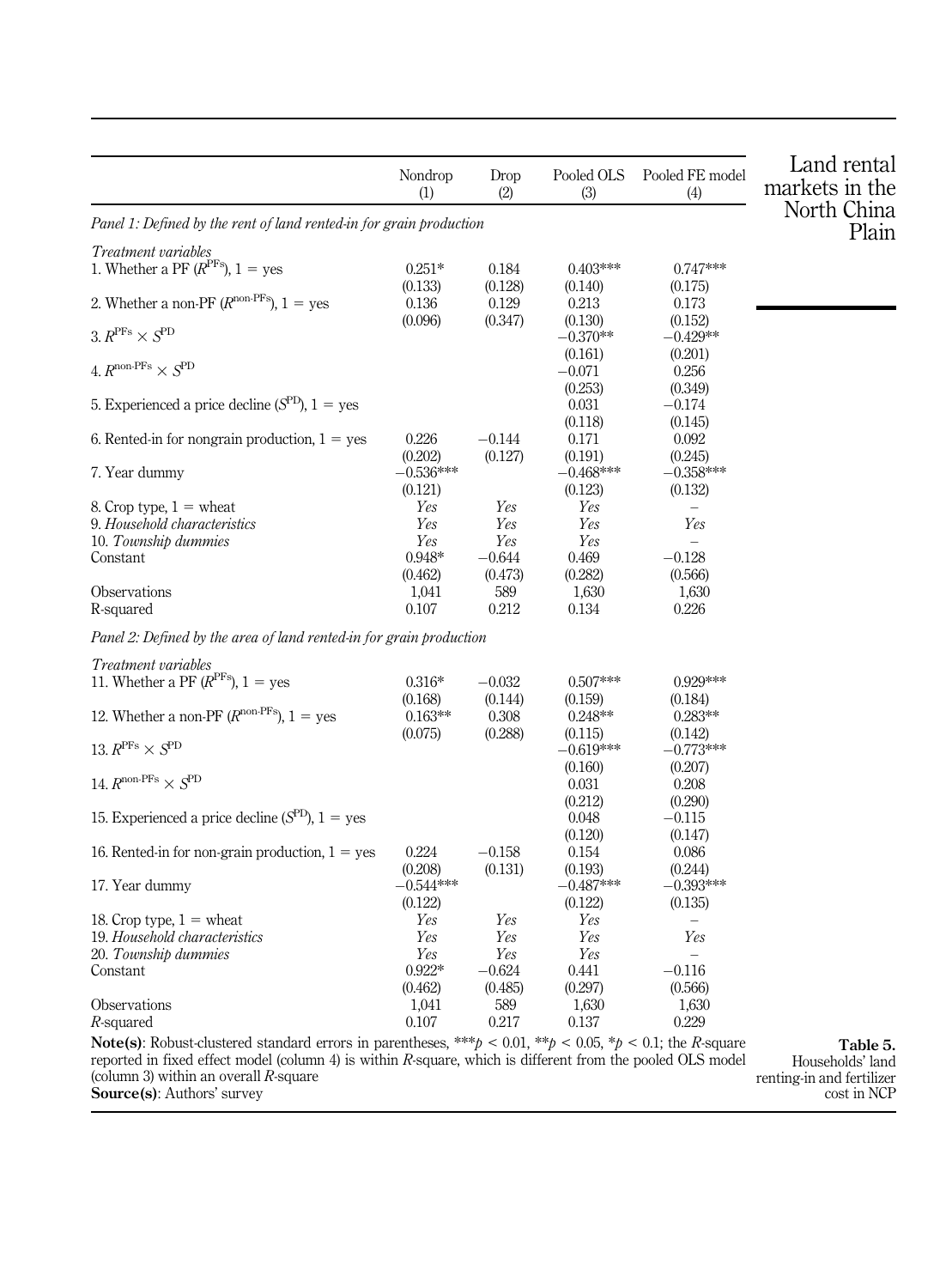<span id="page-18-0"></span>significant, then we ran a regression of fertilizer input using  $R^{PFs}$  and  $R^{non-PFs}$  as explaining significant, then we ran a regression of fertilizer input using  $R^{PFs}$  and  $R^{non-PFs}$  as explaining variables. Finally, we ran regression of grain productivity using  $R^{PFs}$  and  $R^{non-PFs}$  , and fertilizer costs as explaining variables. If all coefficients in step 3 were significant, then a mediating effect would be verified, otherwise the Sobel test should be carried out. Table 6 presents the results of the mediation analysis. The Sobel test produced a value of 1.292, which was significantly higher than the threshold  $(0.97)$ , with about  $11\%$  of the total effects mediated through the adjustment of fertilizer reduction among PFs.

The above results further reinforced our findings that there is a significant heterogeneity among rural tenants. Rural tenants with a higher expectation of the grain market in the long run will strategically increase their land area (as a long-term investment) even to sacrifice their temporary productivity by reducing variable inputs (short-term benefits) when they experienced a price decline. While rural tenants with low expectations of grain market might simply behave same as subsistence farmers. When they experienced a price decline, they might simply reduce the farm size for grain production. These rural tenants are farmers who rent-in land either because of limited ability to work off-farm or rent-in land to help their relatives and friends to keep the land farmed.

## 6. Conclusion and discussion

In this study, we examine the potential heterogeneity in the relationship between rural tenants' land rental behavior and their grain production when they experienced a price decline in the NCP. The current land rental market might present two heterogeneous types of tenants–professional farmers (PFs) and nonprofessional farmers (non-PFs). PFs are the farmers who are fully engaged in grain production and are managing their farm as a kind of small agribusiness. They are motivated to rent-in land to enlarge their agribusiness and have a rather positive expectation about the grain market performance in the long run. While *non*-PFs, as a type of tenants in land rental markets, are those who rent-in land might be due to their limited ability to work off-farm, and land tenure security concerns among their relatives or friends. They are not motivated to run their farm as an agribusiness and overall have a rather lower expectation about the grain market performance in the long run. These two types of tenants are essentially different in motivations and expectations about the long-run grain market performance, and thus are having heterogeneous responses (or strategies) when they experienced a price decline. PFs continuously increase their farm size through land rental markets to reach its long-term optimal level. Under the budget constraint, increasing rented-in land when they experienced a price decline might lead to a reduction over variable inputs, which subsequently decreased their grain productivity. While non-PFs show no significant change in land renting behavior. This might be partially due to the fact that *non*-PFs are not enthusiastically engaged in agricultural production, and renting-in land was primarily for securing the land tenure rights for land lessors. Moreover, non-PFs do not show a negative correlation with their grain productivity and the variable inputs might be due to the fact that they are more subsistence farmers (Yang *et al.*[, 2018\)](#page-23-0).

|                                                                                       | Variable                              | Step 1               | Step 2                | Step <sub>3</sub>                        | Z value of sobel test                                                                                                  | Mediating<br>effect | Mediating effect/total<br>effect |
|---------------------------------------------------------------------------------------|---------------------------------------|----------------------|-----------------------|------------------------------------------|------------------------------------------------------------------------------------------------------------------------|---------------------|----------------------------------|
| Table 6.<br>The mediating effect of<br>PFs' fertilizer input on<br>grain productivity | $R$ <sup>PFS</sup><br>Fertilizer cost | $0.324**$<br>(0.128) | $0.618***$<br>(0.161) | $0.288**$<br>(0.130)<br>0.058<br>(0.042) | 1.292<br><b>Note(s):</b> Robust-clustered standard errors in parentheses, *** $p < 0.01$ , ** $p < 0.05$ , * $p < 0.1$ | 0.036               | 0.110                            |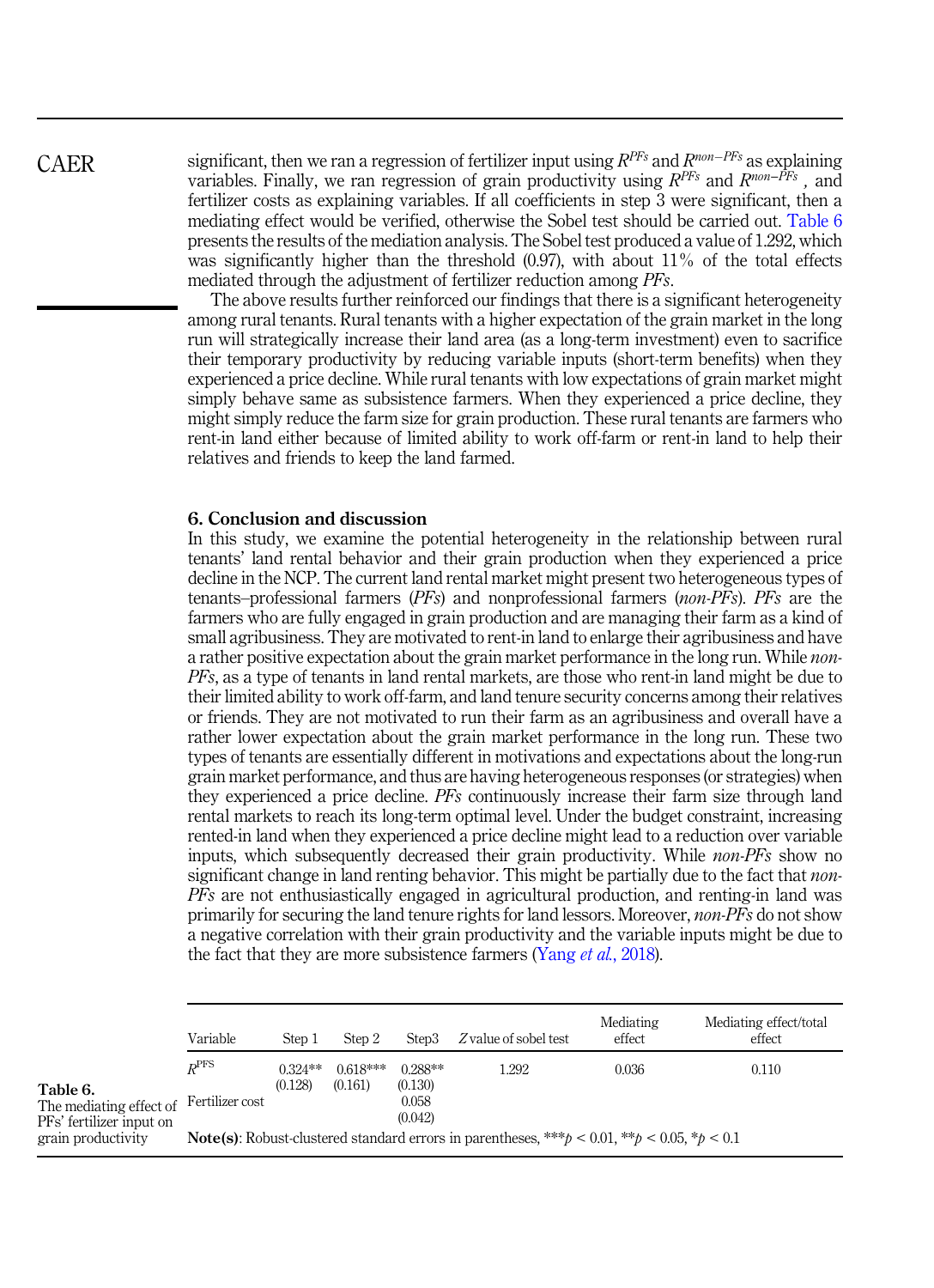<span id="page-19-0"></span>Given the importance of land rental markets and the potential detrimental effect of price decline on agricultural production, understanding rural households' heterogeneous expectations and their heterogeneous responses by balancing the short-term and longterm investments are crucial for future policy designers to improve the land use efficiency through land rental markets. To ultimate the performance of land rental markets, a grain price warning system should be built, and price information should be well-communicated within rural grain producers to facilitate their decision-making regarding the participation in land rental markets. Additionally, comprehensive agricultural services should be provided to grain producers (particularly to PFs) to improve their agricultural profitability without sacrificing productivity when there is a serious grain price decline.

Although our study has been carefully conducted, there are still a number of unsolved issues that deserve a more careful examination. First, it is rather difficult to distinguish between PFs and non-PFs in the field. We used both the rent and the area of rented-in land as proxies, these indicators might not be accurate, which could underestimate (or overestimate) the true relationship between PFs' and non-PFs' land rental behavior and their agricultural productivity. A more accurate indicator for PFs and non-PFs should be designed to capture such underlying differences. Second, employing only two-round panel data provides us with a limited opportunity to explore the dynamic correlations between grain price volatility, household land renting behavior and agricultural productivity. In addition, a large survey sample with continuous measurement of price volatility might be better to examine the causal relationship of PFs' and non-PFs' land rental behavior and their grain productivity when experienced a price decline. We expect both the magnitude and length of the price decline to have more profound and heterogeneous effects on land rental markets and agricultural productivity.

#### **Notes**

- 1. China's central government has implemented a grain price support program to protect grain producers' profitability since 2004. However, it has gradually removed this price protection mechanism since 2013 (Cao et al.[, 2017\)](#page-20-0). For a period of time there was a coexistence of market price and policy price for wheat and maize. In our study, we refer to smallholders' sales market price since by then most farmers could not sell directly at a reserved price, and farmers cannot always enjoy the policy price.
- 2. It is not allowed in China to trade farmland property rights, since the land property right is owned by the village communities, and no specific individual owns the property right ([Du and Sun, 2011](#page-21-0)). However, rural households can transfer the land-use rights to other rural households and/or organizations, while retaining land contractual rights.
- 3. According to the recent "The Law of Land Administration of China," rural households who have abandoned their cultivated farmland for more than two years will not be entitled to the corresponding land.
- 4. To simplify the theoretical analysis, we assume no value discount over time since these factors are essentially same across PFs and non-PFs. Land is categorized as the one of the fix investments, while all other inputs categorized as variable inputs (assume that complete labor, machinery, fertilizer and other variable inputs markets).
- 5. The NCP is the largest alluvial plain in East Asia, and it is one of the fastest growing urban areas in the world (Bren et al[., 2017\)](#page-20-0).
- 6. In the NCP, the farming structure is characterized by the rotation of winter wheat and summer maize. By the time we conducted the survey, farmers had just finished wheat harvest in June and planted summer maize. We collected information on the previous season of maize, which was from June 2012 to harvest in October 2012. For wheat, it was the crossover year from October 2012 to June 2013.
- 7. Although there was a policy price (or floor price policies) about wheat and maize (canceled in 2016) set by the National Food and Strategic Reserves Administration, the price we asked in both surveys was farmer's sales price. In our study, we did not specifically focus on the policy prices because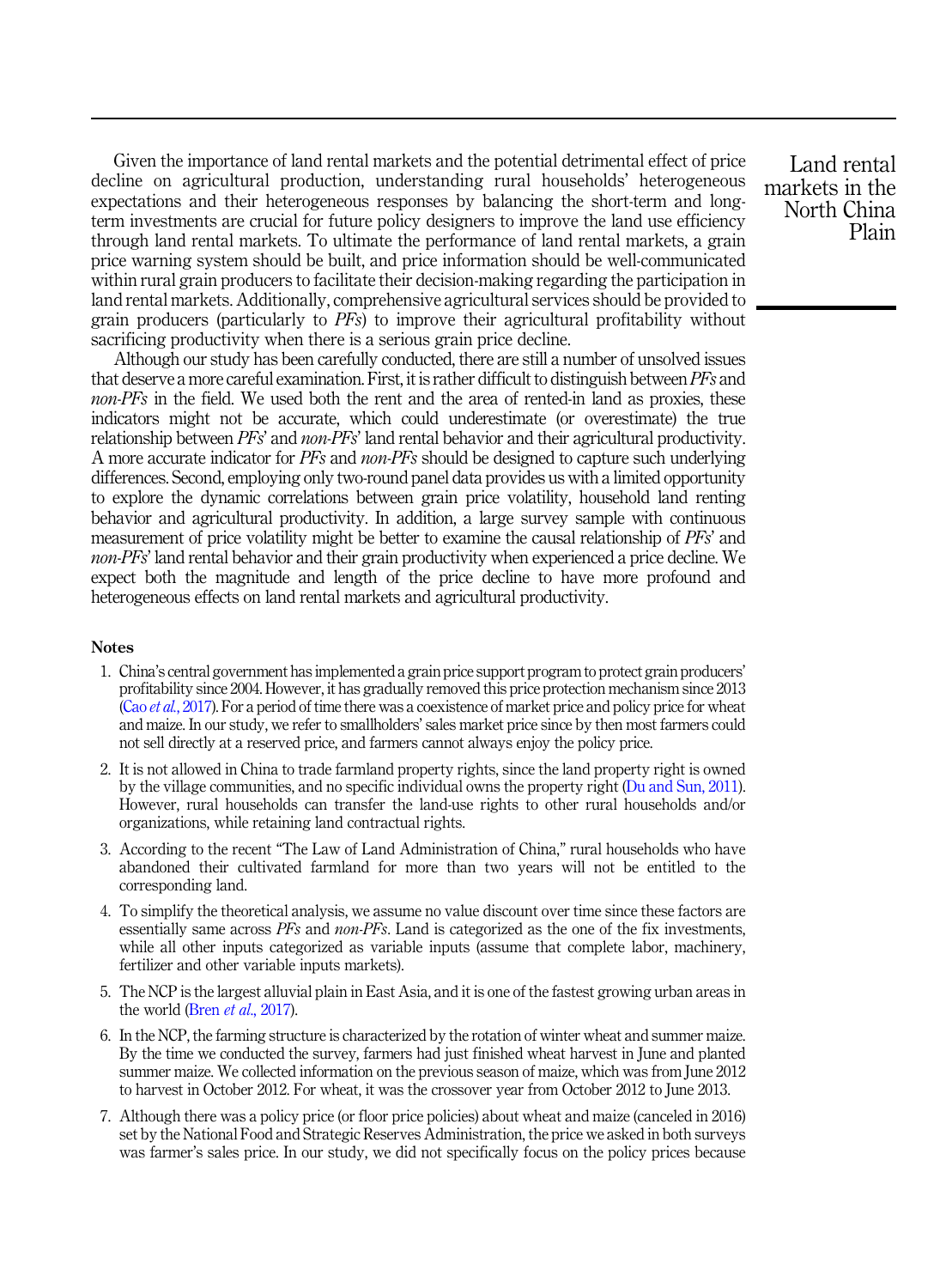almost no farmers directly sold to the national reserve company (but rather to a middle-agent), and most of the rural farmers did not directly enjoy this policy price.

- 8. Although from t-test we found some slight differences in two baseline variables (e.g. area of the contracted land, distance from the nearest county), in *brobit* regression analysis, none of these variables were statistically significant. We noticed that households who rented-in land with a low price had slightly significant values, and the coefficient was relatively larger than other coefficients; however, after we compare our results with the results obtained with different imputation methods, our results are rather stable.
- 9. Farmers who rented-in land for cash crop production might show a significant different orientation in land rental market due to their specific demands on certain characteristics of the land and their different land usages. In our study, we focus on grain producers; thus, if a household rented-in land for nongrain production, we recorded it as cash crop farmers. This is different from the national "new professional farmer training" program, in which large scale professional farmers was specially trained to produce high-value crops (Yan *et al.*[, 2019](#page-23-0)).
- 10. When the area of rented-in land is less than the rented-out land in a single year, the value will be negative. In our data, there are only a limited number of households that have both rented-in and rented-out land simultaneously.
- 11. To further explain the changes in grain productivity, we also examined the effect of renting-in land on households' fertilizer input. Many studies showed that with the adoption of a more science-based approach in agriculture, inputs such as fertilizer would play a much more significant role in shaping agricultural productivity ([Subbarao, 1985](#page-22-0)).
- 12. Particularly, we also indicated whether households had parts of their farmland rented-out as a binary variable. Households who had completely rented-out their farmland were not included in our analysis, since they did not participate in any farming activities.
- 13. In fact, the fixed effects model showed a significant increase in agricultural productivity among non-PFs after the price decline ([Table 4,](#page-16-0) row 4, column 4).
- 14. The coefficient of the fixed effects model was negative (as shown in [Table 4,](#page-16-0) row 13, column 4), but it was statistically significant only at the 15% significance level. It might be the case that the farmers who had rented-in land larger than 0.6 ha were stressed rent-in.

#### References

- Anderson-Sprecher, A. and Ji, J. (2016), China's Decision to End Corn Floor Price Shakes Grain and Feed Market, US Department of Agriculture, Foreign Agricultural Service, Washington, DC, GAIN Report CH16027, available at: [http://gain.fas.usda.gov/Recent GAIN Publications/Grain](http://gain.fas.usda.gov/Recent%20GAIN%20Publications/Grain%20and%20Feed%20Annual_Beijing_China) [and Feed Annual\\_Beijing\\_China](http://gain.fas.usda.gov/Recent%20GAIN%20Publications/Grain%20and%20Feed%20Annual_Beijing_China).
- Arnade, C., Cooke, B. and Gale, F. (2017), "Agricultural price transmission: China relationships with world commodity markets", Journal of Commodity Markets, Vol. 7, pp. 28-40.
- Bellmann, C. and Hepburn, J. (2017), "The decline of commodity prices and global agricultural trade negotiations: a game changer?", International Development Policy, Vol. 8, pp. 1-23.
- Bren, D., Amour, C., Reitsma, F., Baiocchi, G., Barthel, S., Güneralp, B., Erb, K. and Seto, K.C. (2017), "Future urban land expansion and implications for global croplands", Proceedings of the National Academy of Sciences, Vol. 114, pp. 8939-8944.
- Cao, H., Zhang, Y. and Sun, H. (2017), "The potential impacts of reforming China's floor price policies on grains,", Chinese Rural Economy, Vol. 11, pp. 1-14 in Chinese.
- Ceballos, F., Hernandez, M.A., Minot, N. and Robles, M. (2017), "Grain price and volatility transmission from international to domestic markets in developing countries", World Development, Vol. 94, pp. 305-320.
- Chamberlin, J. and Ricker-Gilbert, J. (2016), "Participation in rural land rental markets in Sub-Saharan Africa: who benefits and by how much? Evidence from Malawi and Zambia", American Journal of Agricultural Economics, Vol. 98 No. 5, pp. 1507-1528.

# <span id="page-20-0"></span>CAER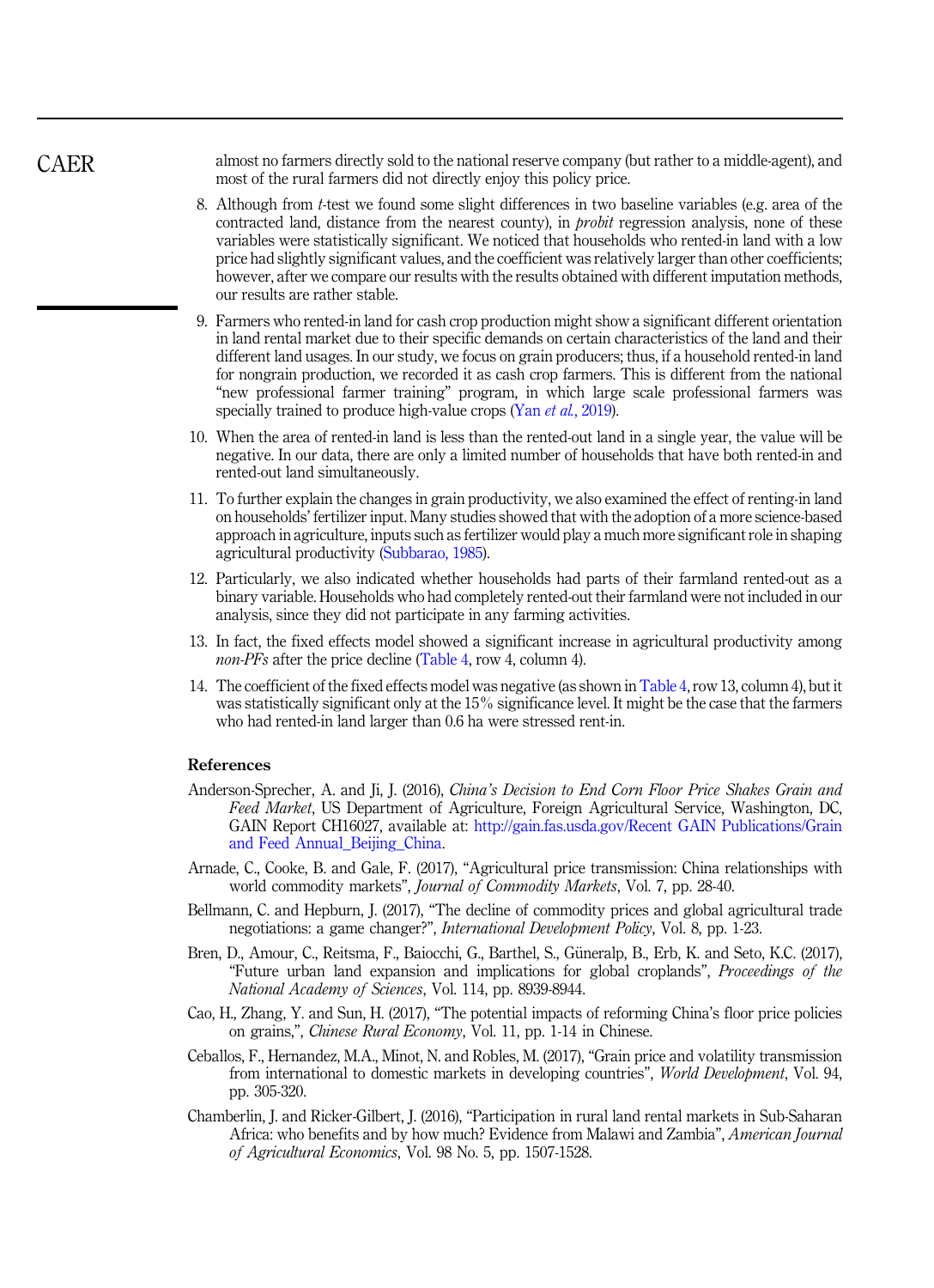- <span id="page-21-0"></span>Chen, Y., Zhong, F. and Ji, Y. (2017), "Why does 'zero rent' exist in farmland transfer: an empirical analysis from the perspective of rent type", China Rural Survey, Vol. 4, pp. 1-14 in Chinese.
- Cheng, L., Zhang, Y. and Liu, Z. (2016), "Does land titling program improve farmland renting", Management World, Vol. 1, pp. 88-98 in Chinese.
- Dawe, D.C. and Timmer, P.C. (2012), "Why stable food prices are a good thing: lessons from stabilizing prices in Asia", Global Food Security, Vol. 1, pp. 127-133.
- Deininger, K. and Jin, S. (2005), "The potential of land rental markets in the process of economic development: evidence from China", *Journal of Development Economics*, Vol. 78 No. 1, pp. 241-270.
- Deininger, K. and Jin, S. (2008), "Land sales and rental markets in transition: evidence from rural Vietnam", Oxford Bulletin of Economics and Statistics, Vol. 70 No. 1, pp. 67-101.
- Deng, H., Huang, J., Xu, Z. and Rozelle, S. (2010), "Policy support and emerging farmer professional cooperatives in rural China", China Economic Review, Vol. 21 No. 4, pp. 495-507.
- Du, Y. and Sun, B. (2011), "The development of Chinese agricultural land transfer system: transaction, concentration and commercialization", Journal of Agricultural Science, Vol. 3 No. 3, p. 269.
- Du, X., Zhang, X. and Jin, X. (2018), "Assessing the effectiveness of land consolidation for improving agricultural productivity in China", Land Use Policy, Vol. 70, pp. 360-367.
- Fabella, R.V. (2016), Why Fixed Rent Contracts are Less Prevalent: Weak Third Party Enforcement and Endogenous Principal Type, (No. 2016-06), Discussion Paper, School of Economics, University of the Philippines.
- Foster, A.D. and Rosenzweig, M.R. (2017), Are There Too Many Farms in the World? Labor-Market Transaction Costs, Machine Capacities and Optimal Farm Size, Yale University Economic Growth Center, New Haven, Discussion Paper No. 1059, available at: <https://ssrn.com/abstract=3037569>.
- Gao, L., Huang, J. and Rozelle, S. (2012), "Rental markets for cultivated land and agricultural investments in China", Agricultural Economics, Vol. 43, pp. 391-403.
- Garred, J. (2018), "The persistence of trade policy in China after WTO accession", *Journal of* International Economics, Vol. 114, pp. 130-142.
- Gautam, M. and Ahmed, M. (2019), "Too small to be beautiful? The farm size and productivity relationship in Bangladesh", Food Policy, Vol. 84, pp. 165-175.
- Ghatak, M. and Pandey, P. (2000), "Contract choice in agriculture with joint moral hazard in effort and risk", Journal of Development Economics, Vol. 63 No. 2, pp. 303-326.
- Gilbert, C. and Morgan, W. (2010), Has Food Price Volatility Risen? Department of Economics, University of Trento, Italia, Working Papers 1002.
- Govereh, J. and Jayne, T.S. (2003), "Cash cropping and food crop productivity: synergies or trade-offs?", Agricultural Economics, Vol. 28 No. 1, pp. 39-50.
- Han, H. and Zhong, F. (2011), "The effect of remaining land's transfer direction on income allocation after labor migration", Chinese Rural Economy, Vol. 4, pp. 18-25 in Chinese.
- Hazell, P., Poulton, C., Wiggins, S. and Dorward, A. (2010), "The future of small farms: trajectories and policy priorities", World Development, Vol. 38 No. 10, pp. 1349-1361.
- He, C., Zhou, Y. and Huang, Z. (2016), "Fiscal decentralization, political centralization, and land urbanization in China", Urban Geography, Vol. 37 No. 3, pp. 436-457.
- Hertel, T.W., Keeney, R., Ivanic, M. and Winters, L.A. (2007), "Distributional effects of WTO agricultural reforms in rich and poor countries", *Economic Policy*, Vol. 22 No. 50, pp. 290-337.
- Holden, S.T. and Otsuka, K. (2014), "The roles of land tenure reforms and land markets in the context of population growth and land use intensification in Africa", Food Policy, Vol. 48, pp. 88-97.
- Huang, J. and Yang, G. (2017), "Understanding recent challenges and new food policy in China", Global Food Security, Vol. 12, pp. 119-126.
- Ji, X., Qian, Z., Zhang, L. and Zhang, T. (2018), "Rural labor migration and households' land rental behavior: evidence from China", China and World Economy, Vol. 26 No. 1, pp. 66-85.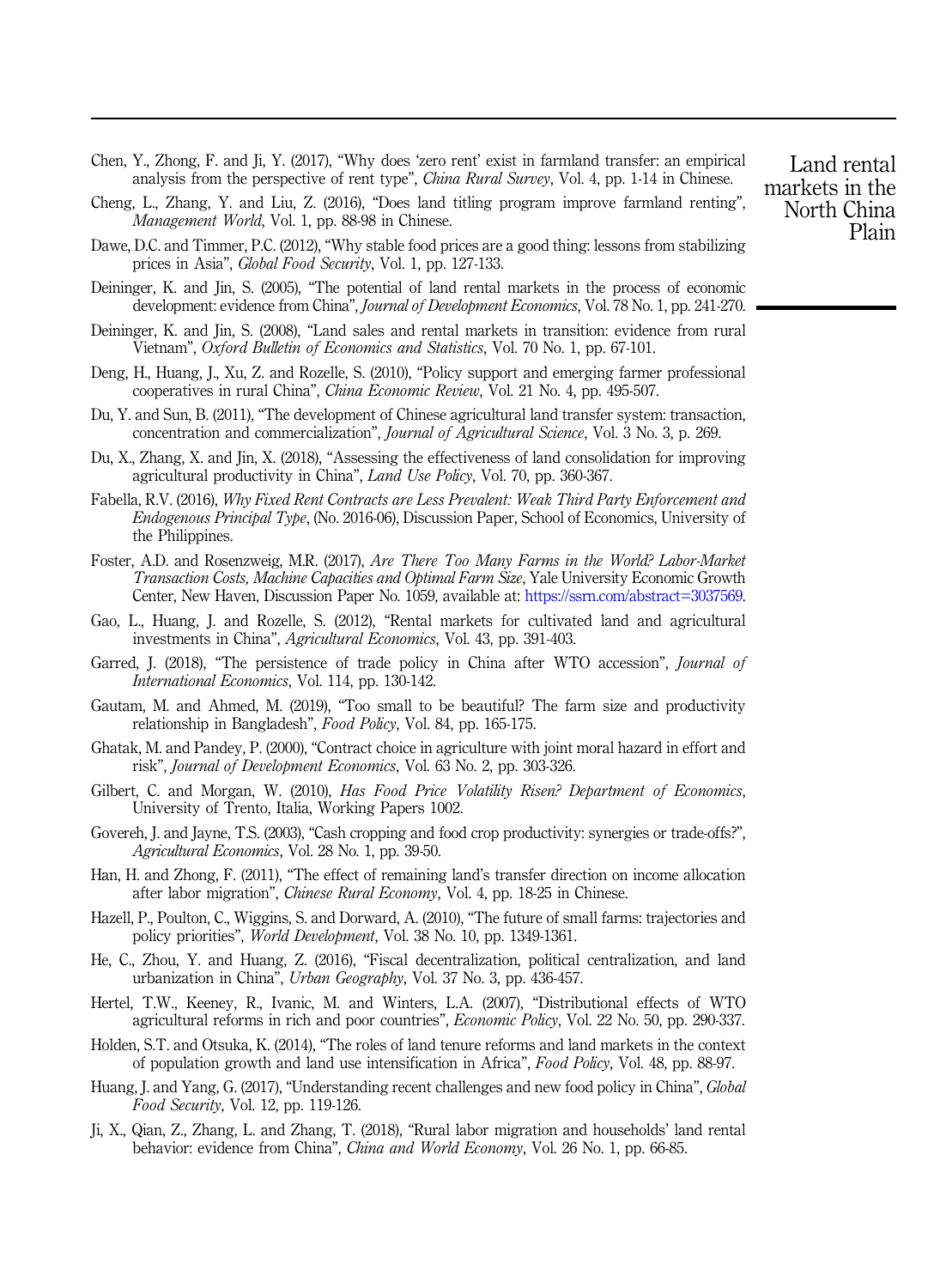- <span id="page-22-0"></span>Jin, S. and Deininger, K. (2009), "Land rental markets in the process of rural structural transformation: productivity and equity impacts from China", Journal of Comparative Economics, Vol. 37 No. 4, pp. 629-646.
- Jin, S. and Jayne, T.S. (2013), "Land rental markets in Kenya: implications for efficiency, equity, household income, and poverty", Land Economics, Vol. 89 No. 2, pp. 246-271.
- Kerry, S.M. and Bland, J.M. (1998), "The intracluster correlation coefficient in cluster randomisation", BMJ, Vol. 316 No. 7142, pp. 1455-1460.
- Killip, S., Mahfoud, Z. and Pearce, K. (2004), "What is an intracluster correlation coefficient? Crucial concepts for primary care researchers", The Annals of Family Medicine, Vol. 2 No. 3, pp. 204-208.
- Li, Y. (2017), "China to cultivate new type of professional farmer: authority", People's Daily, available at: [http://en.people.cn/n3/2017/0608/c90000-9225956.html.](http://en.people.cn/n3/2017/0608/c90000-9225956.html)
- Li, Q. and Li, H. (2013), "The training of new professional farmers: idea, mechanism and path", Journal of Socialist Theory Guide, Vol. 9, pp. 82-84.
- Liu, L. (2019), "Research on interest conflict and its countermeasures of family farm exit", China Land Science, Vol. 33 No. 1, pp. 49-55 in Chinese.
- Liu, X., Li, B., Shen, D., Cao, J. and Mao, B. (2017), "Analysis of grain storage loss based on decision tree algorithm", Procedia Computer Science, Vol. 122, pp. 130-137.
- Liu, Y., Yan, B., Wang, Y. and Zhou, Y. (2019), "Will land transfer always increase technical efficiency in China?–a land cost perspective", Land Use Policy, Vol. 82, pp. 414-421.
- Ma, X., Heerink, N., van Ierland, E., van den Berg, M. and Shi, X. (2013), "Land tenure security and land investments in Northwest China", China Agricultural Economic Review, Vol. 5 No. 2, pp. 281-307.
- Ministry of Agricultural [MoA] (2015), "Ministry of Agricultural about strategic plan in reducing use of chemical fertilizer to zero -growth by 2020", available at: [http://jiuban.moa.gov.cn/zwllm/](http://jiuban.moa.gov.cn/zwllm/tzgg/tz/201503/t20150318_4444765.htm) [tzgg/tz/201503/t20150318\\_4444765.htm.](http://jiuban.moa.gov.cn/zwllm/tzgg/tz/201503/t20150318_4444765.htm)
- National Bureau of Statistics of China [NBSC] (2002, 2010, 2013, 2017), China Statistical Yearbook, China Statistics Press, Beijing in Chinese.
- National Development Research Center of the State Council [NDRC] (2015), "China should cope with the change of food demand structure and the coming peak more efficiently", available at: [http://](http://epaper.21jingji.com/html/2016-03/29/content_36166.htm) [epaper.21jingji.com/html/2016-03/29/content\\_36166.htm.](http://epaper.21jingji.com/html/2016-03/29/content_36166.htm)
- Nerlove, M. (1958), "Distributed lags and demand analysis for agricultural and other commodities", Journal of the American Statistical Association, Vol. 54 No. 285, p. 317.
- Otsuka, K., Nakano, Y. and Takahashi, K. (2016), "Contract farming in developed and developing countries", Annual Review of Resource Economics, Vol. 8, pp. 353-376.
- Qian, W., Li, B. and Zheng, L. (2015), The Impact of Non-agricultural Employment on Farmland Transfer and Investment in Agricultural Assets: Evidence from China. International Conference of Agricultural Economics, Italy, Milan.
- Shang, X., Chang, Q. and Wang, S. (2016), "Study on price mechanism and policy effect of government-dominated rural farmland management rights' transfer", China Population, Resource and Environment, Vol. 26 No. 8, pp. 116-124 in Chinese.
- State Council (2018), "The number of new professional farmers surpassed 15 million by the end of 2017", QuanGuo XinXing Zhiye Nongmin Tupo Yiqian Wubai Wan Ren, available at: [http://](http://www.gov.cn/guowuyuan/2018-05/20/content_5292167.htm) [www.gov.cn/guowuyuan/2018-05/20/content\\_5292167.htm](http://www.gov.cn/guowuyuan/2018-05/20/content_5292167.htm).
- Su, B., Li, Y., Li, L. and Wang, Y. (2018), "How does nonfarm employment stability influence farmers' farmland transfer decisions? Implications for China's land use policy", Land Use Policy, Vol. 74, pp. 66-72.
- Subbarao, K. (1985), "State policies and regional disparity in Indian agriculture", *Development and* Change, Vol. 16 No. 4, pp. 523-546.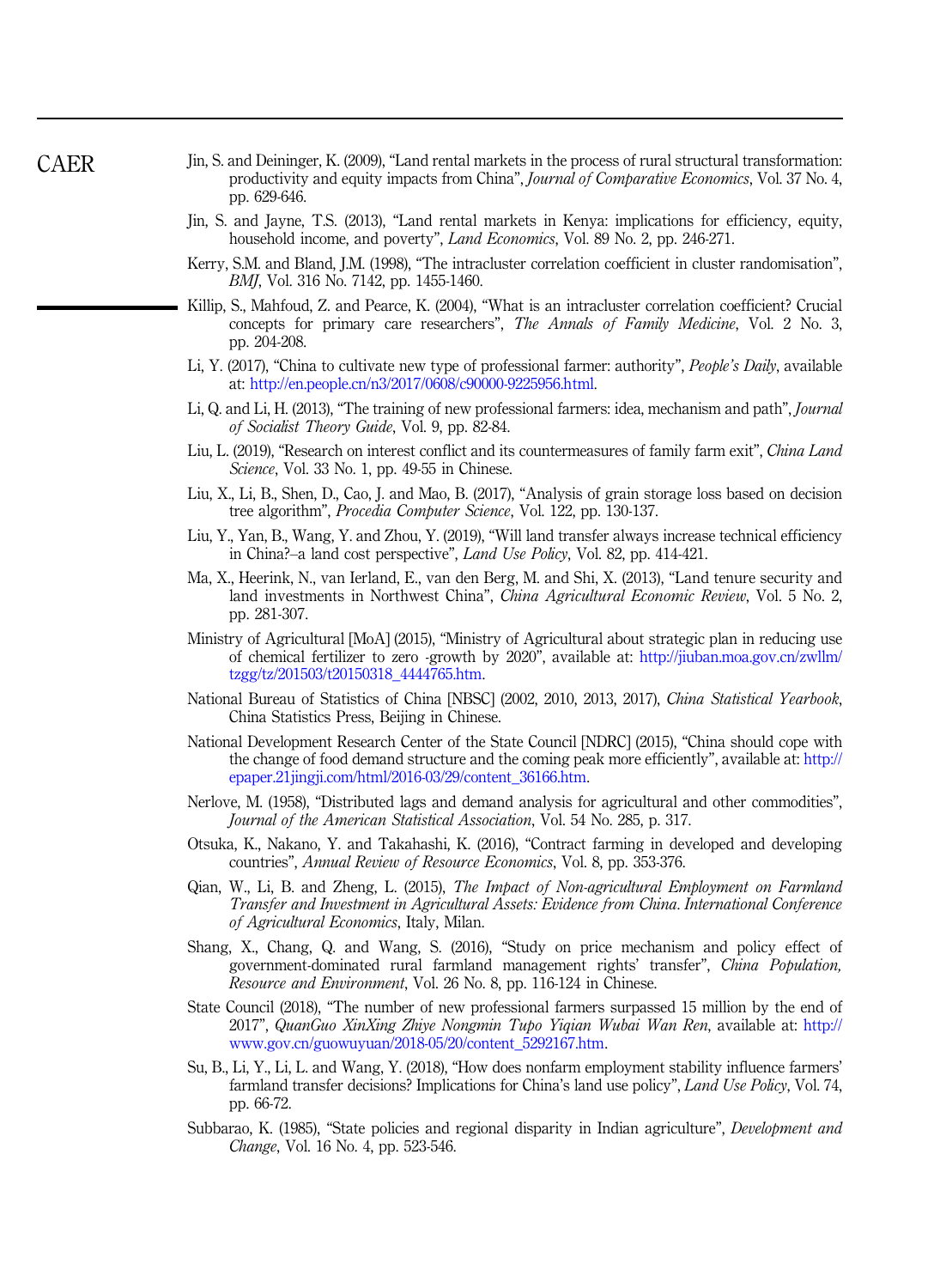- <span id="page-23-0"></span>Tadasse, G., Algieri, B., Kalkuhl, M. and Von Braun, J. (2016), "Drivers and triggers of international food price spikes and volatility", Food Price Volatility and its Implications for Food Security and Policy, Springer, Cham, pp. 59-82.
- Tan, M., Robinson, G.M., Li, X. and Xin, L. (2013), "Spatial and temporal variability of farm size in China in context of rapid urbanization", Chinese Geographical Science, Vol. 23 No. 5, pp. 607-619.
- Tang, L., Ma, X., Zhou, Y., Shi, X. and Ma, J. (2019), "Social relations, public interventions and land rent deviation: evidence from Jiangsu Province in China", Land Use Policy, Vol. 86, pp. 406-420.
- Wang, Y. (2013), "Professional farmers needed for the fields", *China Daily*, available at: [http://www.](http://www.chinadaily.com.cn/opinion/2013-12/27/content_17199737.htm) [chinadaily.com.cn/opinion/2013-12/27/content\\_17199737.htm.](http://www.chinadaily.com.cn/opinion/2013-12/27/content_17199737.htm)
- Wang, X., Huang, J., Zhang, L. and Rozelle, S. (2011), "The rise of migration and the fall of selfemployment in rural China's labor market", China Economic Review, Vol. 22 No. 4, pp. 573-584.
- Wang, J., Chen, K.Z., Das Gupta, S. and Huang, Z. (2015), "Is small still beautiful? A comparative study of rice farm size and productivity in China and India", China Agricultural Economic Review, Vol. 7 No. 3, pp. 484-509.
- Wang, Q., Ren, Q. and Yu, J. (2018), "The bargaining power of rural households in land rental markets in main grain production areas", China Rural Survey, Vol. 2, pp. 47-59 in Chinese.
- Wang, Q., Qiu, J. and Yu, J. (2019), "Impact of farmland characteristics on grain costs and benefits in the North China Plain", Land Use Policy, Vol. 80, pp. 142-149.
- Wei, H. and Yan, K. (2017), China's Rural Development Report (2017): Deepening Reform Comprehensively China's New Engine for Rural Development, China Social Sciences Publishing House, Beijing in Chinese.
- Wen, Z., Zhang, L., Hou, J. and Liu, H. (2004), "Testing and application of the mediating effects", Acta Psychologica Sinica, Vol. 36 No. 5, pp. 614-620.
- Wu, H. and Ye, J. (2016), "Hollow lives: women left-behind in rural China", Journal of Agrarian Change, Vol. 16 No. 1, pp. 50-69.
- Yan, M., Wang, B., Zhao, X. and Zhong, T. (2019), "Influence of commercialized production-oriented 'new professional farmers' on the plastic tunnels transition: a case study in Nanjing City", Progress in Geography, Vol. 38 No. 9, pp. 1294-1304.
- Yang, G., Zhang, C. and Wen, G. (2018), "Impact of cultivated land transfer on rice farmers' technical efficiency", China Population, Resources and Environment, Vol. 28 No. 5, pp. 142-151 in Chinese.
- Yao, W. and Hamori, S. (2019), "The long-run relationship between farm size and productivity", China Agricultural Economic Review, Vol. 11 No. 2, pp. 373-386.
- Ye, J., He, C., Liu, J., Wang, W. and Chen, S. (2017), "Left-behind elderly: shouldering a disproportionate share of production and reproduction in supporting China's industrial development", The Journal of Peasant Studies, Vol. 44 No. 5, pp. 971-999.
- Yi, F., Sun, D. and Zhou, Y. (2015), "Grain subsidy, liquidity constraints and food security—Impact of the grain subsidy program on the grain-sown areas in China", Food Policy, Vol. 50, pp. 114-124.
- Zhang, Y., Li, X., Song, W. and Zhai, L. (2016), "Land abandonment under rural restructuring in China explained from a cost-benefit perspective", Journal of Rural Studies, Vol. 47, pp. 524-532.
- Zhou, D. and Koemle, D. (2015), "Price transmission in hog and feed markets of China", Journal of Integrative Agriculture, Vol. 14 No. 6, pp. 1122-1129.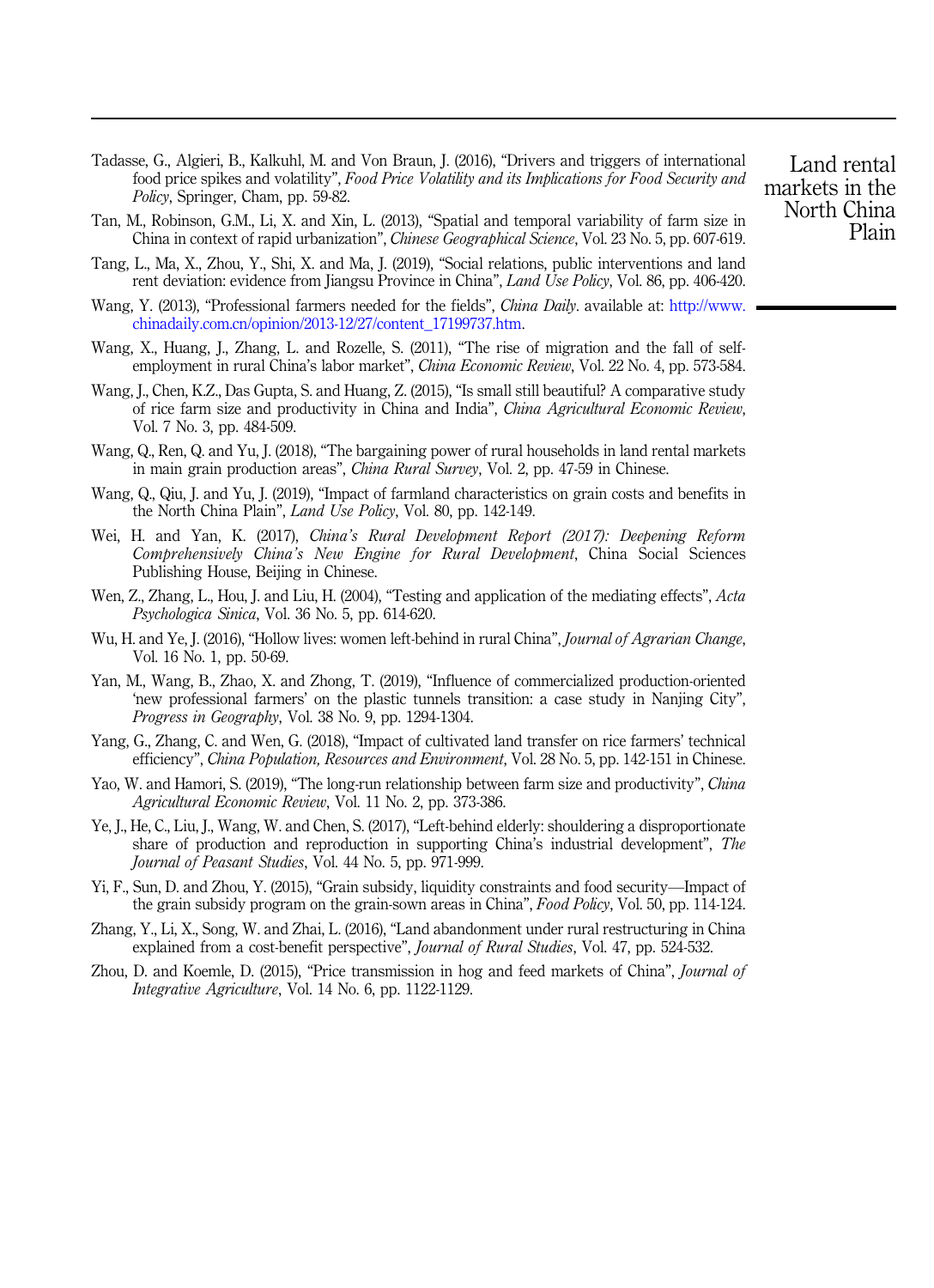# Appendix

|                        |                                                          | # of | Survey in 2013 |          | # of | Survey in 2017 |          |
|------------------------|----------------------------------------------------------|------|----------------|----------|------|----------------|----------|
|                        | Variables                                                | obs  | Mean           | St.d     | obs  | Mean           | St.d     |
|                        | Outcome variables                                        |      |                |          |      |                |          |
|                        | 1. Productivity of wheat (kg per ha)                     | 499  | 6699.592       | 1002.095 | 365  | 7065.453       | 1163.819 |
|                        | 2. Productivity of maize (kg per ha)                     | 445  | 7395.456       | 1113.352 | 323  | 7291.449       | 1081.675 |
|                        | 3. % of households had rented-in                         | 621  | 0.356          | 0.479    | 550  | 0.202          | 0.402    |
|                        | 4. % of households had rented-out                        | 621  | 0.134          | 0.341    | 550  | 0.389          | 0.488    |
|                        | 5. Area of rented-in land (ha)                           | 221  | 0.961          | 1.852    | 111  | 1.318          | 2.069    |
|                        | 6. % of land had rented-in for grain production          | 621  | 0.219          | 0.414    | 550  | 0.120          | 0.325    |
|                        | 7. Size of rented-in land for grain production           | 136  | 0.658          | 1.184    | 66   | 1.387          | 2.069    |
|                        | 8. % of PFs had land rented-in with high price           | 621  | 0.138          | 0.346    | 550  | 0.082          | 0.274    |
|                        | 9. % of non-PFs had land rented-in with low              | 621  | 0.081          | 0.272    | 550  | 0.038          | 0.192    |
|                        | price                                                    |      |                |          |      |                |          |
|                        | 10. % of PFs had land rented-in with large<br>scale      | 621  | 0.058          | 0.234    | 550  | 0.065          | 0.248    |
|                        | 11. % of non-PFs had land rented-in with small           | 621  | 0.161          | 0.368    | 550  | 0.054          | 0.227    |
|                        | scale                                                    |      |                |          |      |                |          |
|                        | 12. % of households had land rented-in for<br>cash crops | 621  | 0.137          | 0.344    | 550  | 0.082          | 0.274    |
|                        | Household Characteristics                                |      |                |          |      |                |          |
|                        | 13. Area of the contracted land (ha)                     | 621  | 0.554          | 0.557    | 550  | 0.551          | 0.591    |
|                        | 14. $\#$ of the contracted plots                         | 621  | 2.753          | 1.700    | 550  | 2.505          | 1.507    |
|                        | 15. Age of household head (years)                        | 621  | 52.153         | 11.404   | 550  | 56.193         | 10.945   |
|                        | 16. Education level of the household head                | 621  | 8.063          | 3.272    | 550  | 7.062          | 3.111    |
|                        | (years)                                                  |      |                |          |      |                |          |
|                        | 17. Family size                                          | 621  | 4.084          | 1.364    | 550  | 4.104          | 1.635    |
|                        | 18. # of migrant workers                                 | 621  | 1.478          | 1.112    | 550  | 1.673          | 1.294    |
|                        | 19. $\#$ of agricultural labor                           | 621  | 2.005          | 0.864    | 550  | 1.624          | 1.101    |
|                        | 20. Whether household had an elder (above 65             | 621  | 0.238          | 0.426    | 550  | 0.296          | 0.457    |
|                        | vears old), $1 = \text{ves}$                             |      |                |          |      |                |          |
|                        | 21. Whether household had school-aged                    | 621  | 0.451          | 0.498    | 550  | 0.531          | 0.499    |
|                        | children, $1 = \text{ves}$                               |      |                |          |      |                |          |
|                        | 22. Whether household head was a village                 | 621  | 0.055          | 0.228    | 550  | 0.082          | 0.274    |
|                        | leader, $1 = \text{ves}$                                 |      |                |          |      |                |          |
|                        | 23. Whether household joined an agricultural             | 621  | 0.110          | 0.313    | 550  | 0.115          | 0.319    |
|                        |                                                          |      |                |          |      |                |          |
|                        | cooperative, $1 = yes$                                   | 621  |                |          |      |                |          |
|                        | 24. Agricultural machinery endowment (in                 |      | 10.707         | 38.676   | 550  | 12.457         | 67.536   |
|                        | thousand yuan)                                           |      |                |          |      |                |          |
| Table A1.              | 25. Agricultural subsidy (in thousand yuan)              | 621  | 0.879          | 2.176    | 550  | 1.357          | 4.767    |
| Description of samples | 26. Distance from the nearest township (km)              | 621  | 6.443          | 6.312    | 550  | 5.086          | 5.471    |
| and variables in 2013  | 27. Distance from the nearest county (km)                | 621  | 22.809         | 12.866   | 550  | 22.537         | 12.722   |
| and 2017               | Source(s): Author's survey                               |      |                |          |      |                |          |

<span id="page-24-0"></span>CAER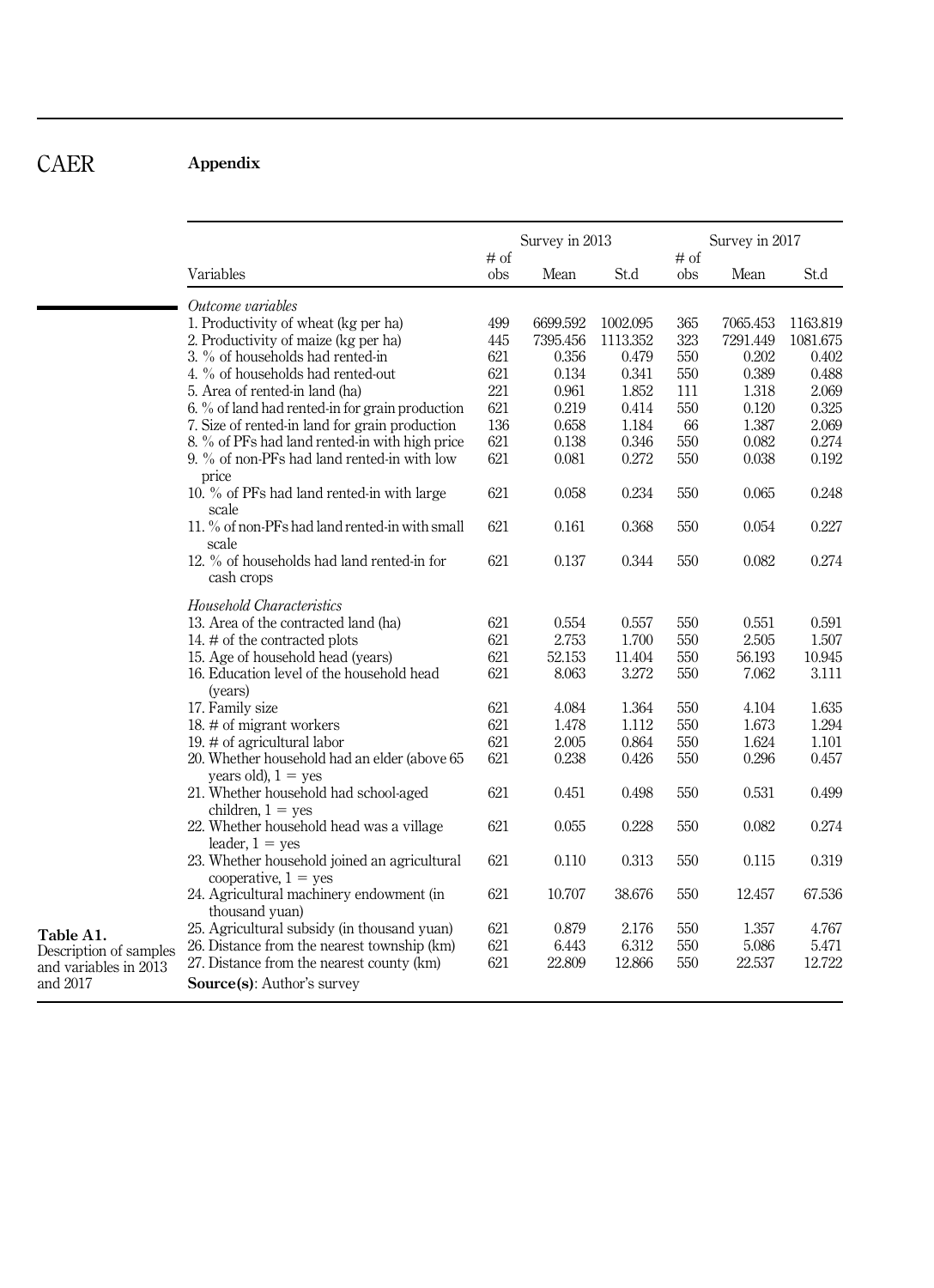<span id="page-25-0"></span>

|                                                                                                                                                   | Tracked<br>Mean | S.e       | Non-tracked<br>Mean | S.e    | Difference | S.e     | Land rental<br>markets in the                       |
|---------------------------------------------------------------------------------------------------------------------------------------------------|-----------------|-----------|---------------------|--------|------------|---------|-----------------------------------------------------|
|                                                                                                                                                   |                 |           |                     |        |            |         | North China                                         |
| Outcome variables                                                                                                                                 |                 |           |                     |        |            |         | Plain                                               |
| 1. Productivity of wheat (kg per ha)                                                                                                              | 6650.403        | 127.372   | 6706.571            | 47.977 | $-56,167$  | 136.108 |                                                     |
| 2. Fertilizer use per ha of wheat (yuan per ha)                                                                                                   | 2686.600        | 95.792    | 2744.366            | 36.081 | $-57.767$  | 102.362 |                                                     |
| 3. Productivity of maize (kg per ha)                                                                                                              | 7333.864        | 153.071   | 7403.783            | 56.285 | $-69.919$  | 163.091 |                                                     |
| 4. Fertilizer use per ha of maize (yuan per ha)                                                                                                   | 2573.977        | 120.359   | 2605.661            | 44.256 | $-31.684$  | 128.238 |                                                     |
| Treatment variables                                                                                                                               |                 |           |                     |        |            |         |                                                     |
| 5. Rented in land for grain production with                                                                                                       | 0.226           | 0.046     | 0.149               | 0.017  | 0.077      | 0.049   |                                                     |
| high price, $1 = yes$                                                                                                                             |                 |           |                     |        |            |         |                                                     |
| 6. Rented in land for grain production with<br>low price, $1 = yes$                                                                               | 0.048           | 0.037     | 0.097               | 0.013  | $-0.049$   | 0.039   |                                                     |
| 7. Rented in land for grain production with                                                                                                       | 0.065           | 0.032     | 0.066               | 0.011  | $-0.002$   | 0.034   |                                                     |
| large scale, $1 = yes$                                                                                                                            |                 |           |                     |        |            |         |                                                     |
| 8. Rented in land for grain production with<br>small scale, $1 = yes$                                                                             | 0.210           | 0.049     | 0.180               | 0.018  | 0.030      | 0.052   |                                                     |
| 9. Rented in land for non-grain production in                                                                                                     | 0.065           | 0.040     | 0.120               | 0.014  | $-0.055$   | 0.043   |                                                     |
| $2013$ , $1 = \text{ves}$                                                                                                                         |                 |           |                     |        |            |         |                                                     |
| 10. Rented-out land in 2013, $1 = yes$                                                                                                            | 0.097           | 0.037     | 0.093               | 0.013  | 0.004      | 0.039   |                                                     |
| 11. Sales price of wheat (yuan per kg)                                                                                                            | 2.186           | 0.026     | 2.188               | 0.009  | $-0.002$   | 0.028   |                                                     |
| 12. Sales price of maize (yuan per kg)                                                                                                            | 2.066           | 0.013     | 2.074               | 0.005  | $-0.008$   | 0.014   |                                                     |
| Household characteristics                                                                                                                         |                 |           |                     |        |            |         |                                                     |
| 13. Area of the contracted land (ha)                                                                                                              | 0.405           | 0.066     | 0.554               | 0.024  | $-0.149**$ | 0.070   |                                                     |
| 14. # of contracted plots                                                                                                                         | 2.742           | 0.203     | 2.811               | 0.073  | $-0.069$   | 0.216   |                                                     |
| 15. Age of household head (years)                                                                                                                 | 51.048          | 1.413     | 52.614              | 0.506  | $-1.565$   | 1.501   |                                                     |
| 16. Education level of the household head                                                                                                         | 8.081           | 0.416     | 7.996               | 0.149  | 0.085      | 0.442   |                                                     |
| (years)                                                                                                                                           |                 |           |                     |        |            |         |                                                     |
| 17. Family size                                                                                                                                   | 4.065           | $0.170\,$ | 4.169               | 0.061  | $-0.105$   | 0.181   |                                                     |
| 18. # of migrant work within household                                                                                                            | 1.516           | 0.140     | 1.517               | 0.050  | $-0.000$   | 0.149   |                                                     |
| 19. # of agricultural labor within household                                                                                                      | 2.194           | 0.099     | 2.083               | 0.035  | 0.111      | 0.105   |                                                     |
| 20. Whether household had an elder (above<br>65 years old), $1 = \text{ves}$                                                                      | 0.210           | 0.054     | 0.236               | 0.019  | $-0.026$   | 0.057   |                                                     |
| 21. Whether household had school-aged                                                                                                             | 0.387           | 0.063     | 0.465               | 0.023  | $-0.078$   | 0.067   |                                                     |
| children, $1 = yes$                                                                                                                               |                 |           |                     |        |            |         |                                                     |
| 22. If the household head was a village leader,<br>$1 = yes$                                                                                      | 0.081           | 0.029     | 0.054               | 0.011  | 0.027      | 0.031   |                                                     |
| 23. If household joins an agricultural                                                                                                            | 0.081           | 0.037     | 0.093               | 0.013  | $-0.012$   | 0.039   |                                                     |
| cooperative, $1 = yes$                                                                                                                            |                 |           |                     |        |            |         |                                                     |
| 24. Agricultural machinery endowment (in                                                                                                          | 11.396          | 5.222     | 11.390              | 1.869  | 0.006      | 5.546   |                                                     |
| thousand yuan)                                                                                                                                    |                 |           |                     |        |            |         |                                                     |
| 25. Agricultural subsidy (in thousand yuan)                                                                                                       | 0.806           | 0.293     | 0.974               | 0.105  | $-0.167$   | 0.311   |                                                     |
| 26. Distance from the nearest town (km)                                                                                                           | 22.173          | 1.653     | 22.560              | 0.592  | $-0.388$   | 1.756   |                                                     |
| 27. Distance from the nearest county (km)                                                                                                         | 3.919           | 0.698     | 5.814               | 0.250  | $-1.895**$ | 0.741   |                                                     |
| Observations                                                                                                                                      | 484             |           |                     | 62     |            |         | Table A2.                                           |
| <b>Note(s):</b> Robust clustered-standard error in parentheses, *** $p < 0.01$ , ** $p < 0.05$ , * $p < 0.1$<br><b>Source(s):</b> Authors' survey |                 |           |                     |        |            |         | Results of <i>t</i> -test for<br>attrition analysis |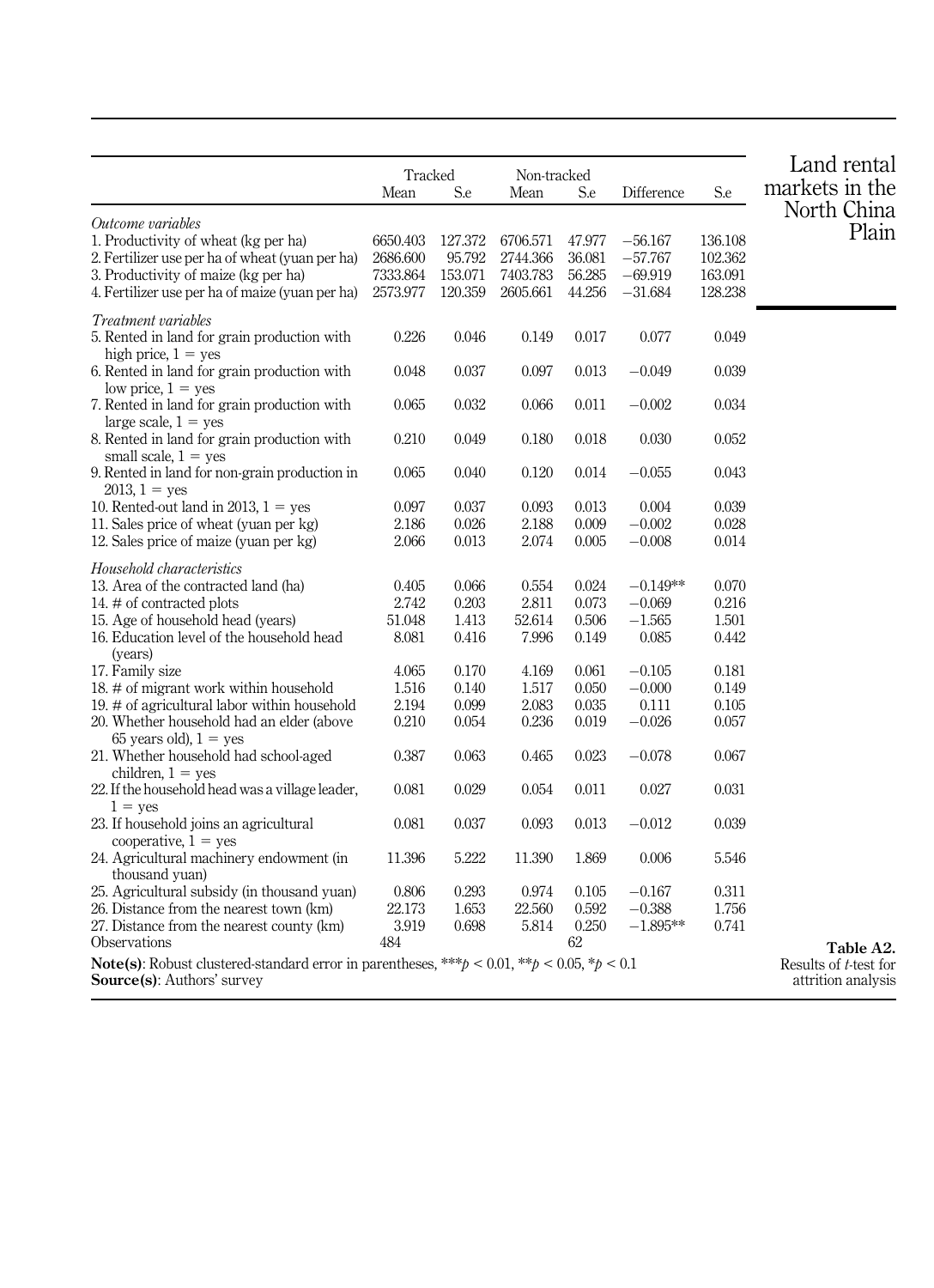Table A3. Attrition analysis results

<span id="page-26-0"></span>

|                                                                                                               |                  | $1 = yes$        | Households missing in 2017 field survey, |                     |
|---------------------------------------------------------------------------------------------------------------|------------------|------------------|------------------------------------------|---------------------|
|                                                                                                               | (1)              | (2)              | (3)                                      |                     |
| Treatment variables                                                                                           |                  |                  |                                          |                     |
| 1. Rented in land for grain production with a high rent, $1 = yes$                                            | 0.008            | $-0.058$         |                                          |                     |
|                                                                                                               | (0.188)          | (0.190)          |                                          |                     |
| 2. Rented in land for grain production with a low price, $1 = yes$                                            | $-0.473*$        | $-0.502*$        |                                          |                     |
|                                                                                                               | (0.258)          | (0.256)          |                                          |                     |
| 3. Rented in land for grain production at a large scale, $1 =$ yes                                            |                  |                  | $-0.188$<br>(0.323)                      | $-0.253$<br>(0.340) |
| 4. Rented in land for grain production at a small scale, $1 = yes$                                            |                  |                  | $-0.176$                                 | $-0.243$            |
|                                                                                                               |                  |                  | (0.158)                                  | (0.152)             |
| 5. Rented in land for non-grain production, $1 = yes$                                                         | $-0.021$         | $-0.056$         | $-0.018$                                 | $-0.056$            |
|                                                                                                               | (0.285)          | (0.283)          | (0.276)                                  | (0.273)             |
| 6. Sales price of wheat in 2013 (yuan per kg)                                                                 | 0.150            | 0.177            | 0.185                                    |                     |
|                                                                                                               | (0.391)          | (0.406)          | (0.383)                                  | (0.397)             |
| 7. Sales price of maize in 2013 (yuan per kg)                                                                 | $-0.477$         | $-0.657$         | $-0.529$                                 | $-0.707$            |
|                                                                                                               | (0.749)          | (0.717)          | (0.741)                                  | (0.707)             |
| Household characteristics                                                                                     |                  |                  |                                          |                     |
| 8. Area of the contracted land in 2013 (ha)                                                                   | $-0.348$         | 0.002            | $-0.390$                                 | $-0.011$            |
|                                                                                                               | (0.251)          | (0.363)          | (0.258)                                  | (0.363)             |
| $9. \#$ of contracted plots in 2013                                                                           | 0.002            | $-0.007$         | 0.008                                    | $-0.002$            |
|                                                                                                               | (0.060)          | (0.076)          | (0.060)                                  | (0.074)             |
| 10. Age of household head in 2013 (years)                                                                     | $-0.012$         | $-0.012$         | $-0.013$                                 | $-0.013$            |
|                                                                                                               | (0.008)          | (0.008)          | (0.008)                                  | (0.008)             |
| 11. Education level of the household head in 2013 (years)                                                     | 0.004<br>(0.036) | 0.004<br>(0.036) | 0.002<br>(0.036)                         |                     |
| 12. Family size in 2013                                                                                       | $-0.024$         | $-0.031$         | $-0.018$                                 | (0.036)<br>$-0.027$ |
|                                                                                                               | (0.087)          | (0.088)          | (0.085)                                  | (0.087)             |
| 13. # of migrant work within household in 2013                                                                | $-0.036$         | $-0.039$         | $-0.033$                                 | $-0.037$            |
|                                                                                                               | (0.113)          | (0.123)          | (0.112)                                  | (0.123)             |
| 14. $\#$ of agricultural labor within household in 2013                                                       | 0.136            | 0.116            | 0.133                                    |                     |
|                                                                                                               | (0.096)          | (0.096)          | (0.095)                                  | (0.095)             |
| 15. Whether household had an elder (above 65 years old) in $2013$ , $1 = yes$                                 | 0.134            | 0.164            | 0.125                                    |                     |
|                                                                                                               | (0.269)          | (0.277)          | (0.270)                                  | (0.277)             |
| 16. Whether household had school-aged children in 2013, $1 = yes$                                             | $-0.214$         | $-0.215$         | $-0.205$                                 | $-0.210$            |
| 17. If household head a village leader in 2013, $1 = yes$                                                     | (0.190)<br>0.342 | (0.197)<br>0.332 | (0.192)<br>0.355                         | (0.199)             |
|                                                                                                               | (0.309)          | (0.314)          | (0.315)                                  |                     |
| 18. If household joined an agricultural cooperative in 2013, $1 = yes$                                        | 0.090            | $-0.003$         | 0.136                                    |                     |
|                                                                                                               | (0.489)          | (0.527)          | (0.483)                                  |                     |
| 19. Agricultural machinery endowment in 2013 (in thousand yuan)                                               | 0.000            | 0.000            | 0.000                                    |                     |
|                                                                                                               | (0.001)          | (0.001)          | (0.002)                                  | (0.002)             |
| 20. Agricultural subsidy in 2013 (in thousand yuan)                                                           | $-0.022$         | $-0.026$         | $-0.021$                                 | $-0.026$            |
|                                                                                                               | (0.046)          | (0.057)          | (0.046)                                  | (0.058)             |
| 21. Distance from the nearest town (km)                                                                       | $-0.001$         | $-0.001$         | $-0.001$                                 |                     |
|                                                                                                               | (0.005)          | (0.013)          | (0.006)                                  | (0.013)             |
| 22. Distance from the nearest county (km)                                                                     | $-0.030$         | $-0.048$         | $-0.037$                                 | $-0.053$            |
| 23. County dummies                                                                                            | (0.024)<br>Yes   | (0.032)          | (0.025)<br>Yes                           | (0.033)             |
| 24. Township dummies                                                                                          |                  | Yes              |                                          |                     |
| Constant                                                                                                      | 0.358            | 0.680            | 0.359                                    |                     |
|                                                                                                               | (1.744)          | (1.818)          | (1.721)                                  | (1.783)             |
| Observations                                                                                                  | 546              | 502              | 546                                      |                     |
| <b>Note(s):</b> Robust-clustered standard errors in parentheses, *** $p < 0.01$ , ** $p < 0.05$ , * $p < 0.1$ |                  |                  |                                          |                     |